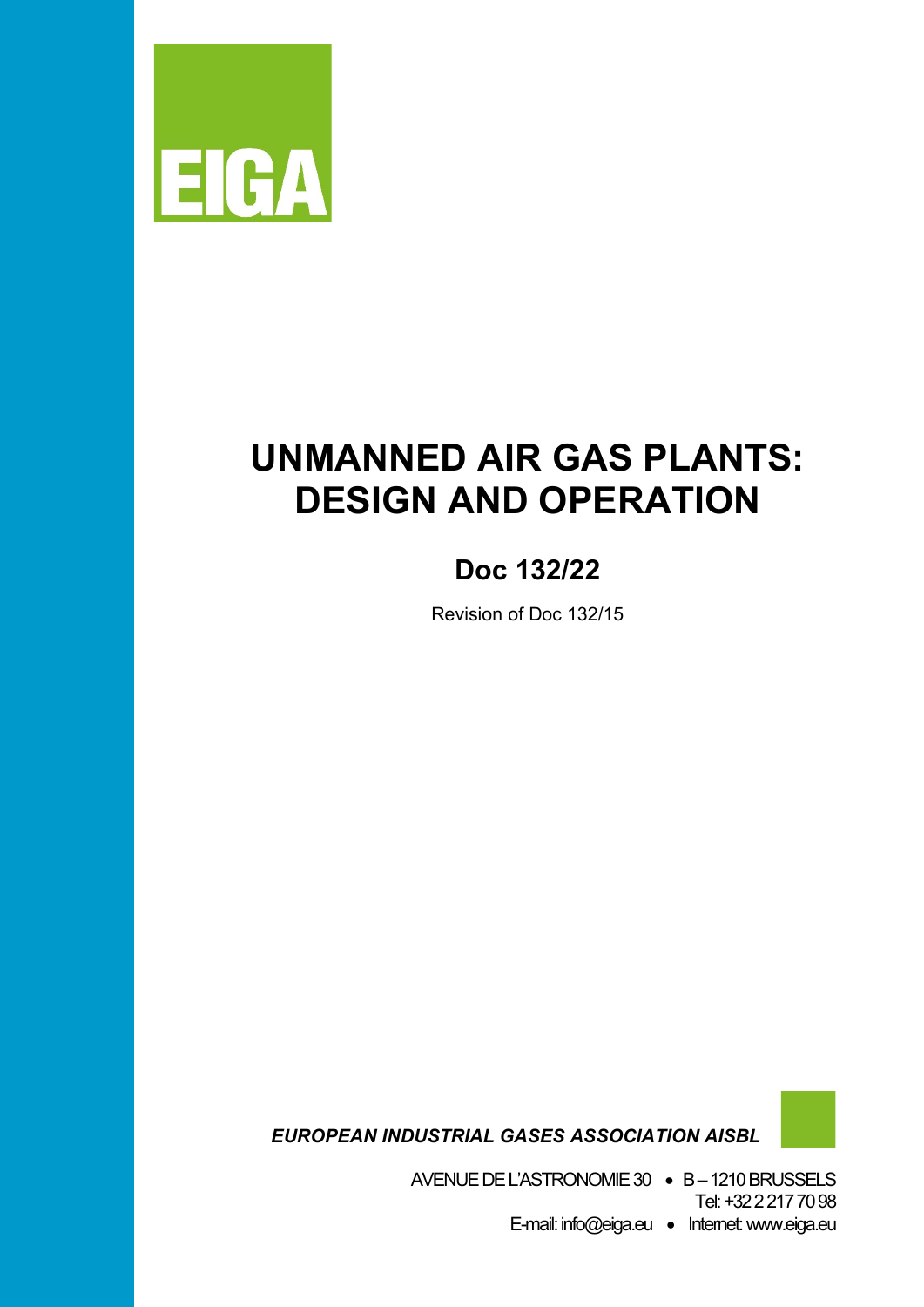

# **UNMANNED AIR GAS PLANTS: DESIGN AND OPERATION**

Prepared by AHG-3.33 of Industrial Gases Council

As part of a programme of harmonisation of industry standards, the European Industrial Gases Association (EIGA) has published EIGA Doc 132, *Unmanned Air Gas Plants: Design and Operation*. This publication was jointly produced by members of the International Harmonisation Council.

This publication is intended as an international harmonised publication for the worldwide use and application by all members of the International Harmonisation Council whose members include the Asia Industrial Gases Association (AIGA), Compressed Gas Association (CGA), European Industrial Gases Association (EIGA), and Japan Industrial and Medical Gases Association (JIMGA). Regional editions have the same technical content as the EIGA edition, however, there are editorial changes primarily in formatting, units used and spelling. Regional regulatory requirements are those that apply to Europe.

# **Disclaimer**

All technical publications of EIGA or under EIGA's name, including Codes of practice, Safety procedures and any other technical information contained in such publications were obtained from sources believed to be reliable and are based on technical information and experience currently available from members of EIGA and others at the date of their issuance.

While EIGA recommends reference to or use of its publications by its members, such reference to or use of EIGA's publications by its members or third parties are purely voluntary and not binding.

Therefore, EIGA or its members make no guarantee of the results and assume no liability or responsibility in connection with the reference to or use of information or suggestions contained in EIGA's publications.

EIGA has no control whatsoever as regards, performance or non performance, misinterpretation, proper or improper use of any information or suggestions contained in EIGA's publications by any person or entity (including EIGA members) and EIGA expressly disclaims any liability in connection thereto.

EIGA's publications are subject to periodic review and users are cautioned to obtain the latest edition.

EIGA grants permission to reproduce this publication provided the Association is acknowledged as the source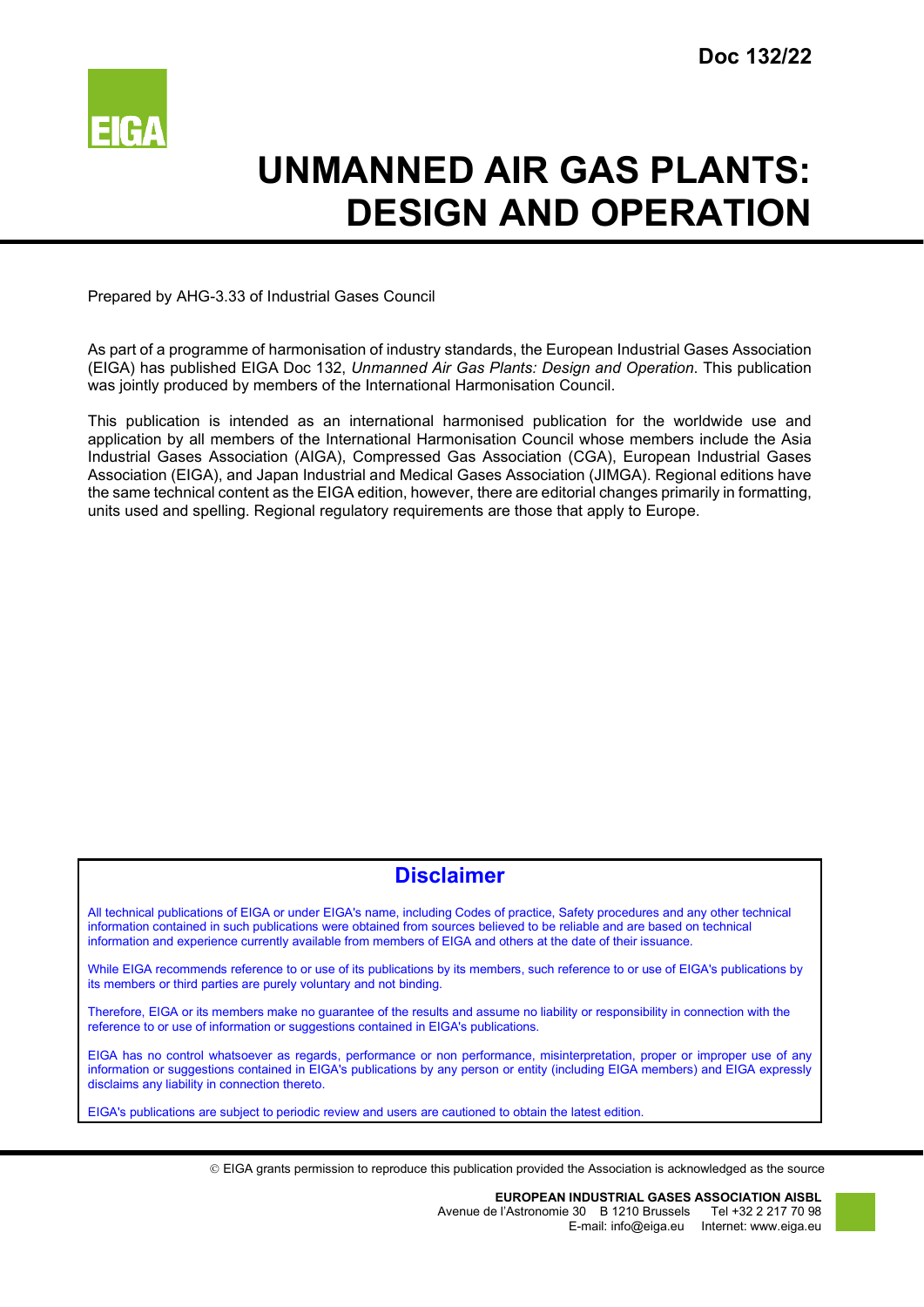# **Table of Contents**

| 1              |                                                                                     |                                                                                       |  |  |  |  |  |
|----------------|-------------------------------------------------------------------------------------|---------------------------------------------------------------------------------------|--|--|--|--|--|
| 2              |                                                                                     |                                                                                       |  |  |  |  |  |
| 3              |                                                                                     |                                                                                       |  |  |  |  |  |
|                | 3.1<br>3.2                                                                          |                                                                                       |  |  |  |  |  |
| $\overline{4}$ |                                                                                     |                                                                                       |  |  |  |  |  |
|                | 4.1                                                                                 |                                                                                       |  |  |  |  |  |
|                | 4.2<br>4.3<br>4.4                                                                   | Requirements and recommendations for unmanned and remotely operated air gas plants  4 |  |  |  |  |  |
| 5              |                                                                                     |                                                                                       |  |  |  |  |  |
|                | 5.1<br>5.2<br>5.3<br>5.4<br>5.5<br>5.6<br>5.7<br>5.8                                |                                                                                       |  |  |  |  |  |
| 6              | 5.9                                                                                 |                                                                                       |  |  |  |  |  |
|                | 6.1<br>6.2<br>6.3<br>6.4<br>6.5<br>6.6<br>6.7<br>6.8<br>6.9<br>6.10<br>6.11<br>6.12 |                                                                                       |  |  |  |  |  |
|                | 6.13                                                                                |                                                                                       |  |  |  |  |  |
| 7              | 7.1<br>7.2<br>7.3<br>7.4<br>7.5                                                     |                                                                                       |  |  |  |  |  |
| 8              |                                                                                     |                                                                                       |  |  |  |  |  |
|                | 8.1<br>8.2<br>8.3<br>8.4                                                            |                                                                                       |  |  |  |  |  |
| 9              |                                                                                     |                                                                                       |  |  |  |  |  |
|                |                                                                                     |                                                                                       |  |  |  |  |  |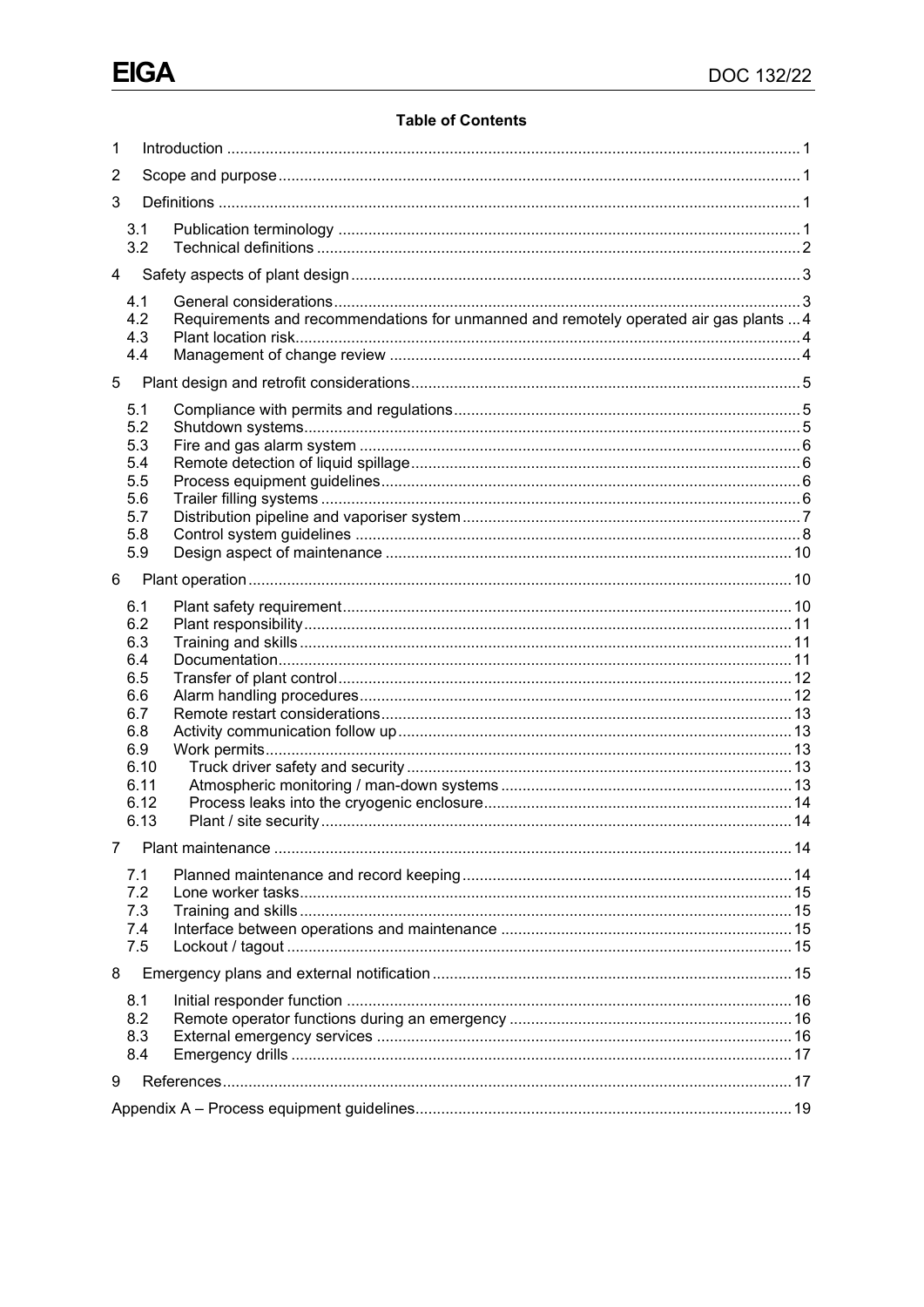# **Amendments to 132/15**

| <b>Section</b> | Change                                                    |  |  |
|----------------|-----------------------------------------------------------|--|--|
|                | Editorial to align with IHC associations                  |  |  |
| 6.12           | New section on process leaks into the cryogenic enclosure |  |  |
|                | Revision to bullets                                       |  |  |
| Appendix A     | Minor update                                              |  |  |

NOTE Technical changes from the previous edition are underlined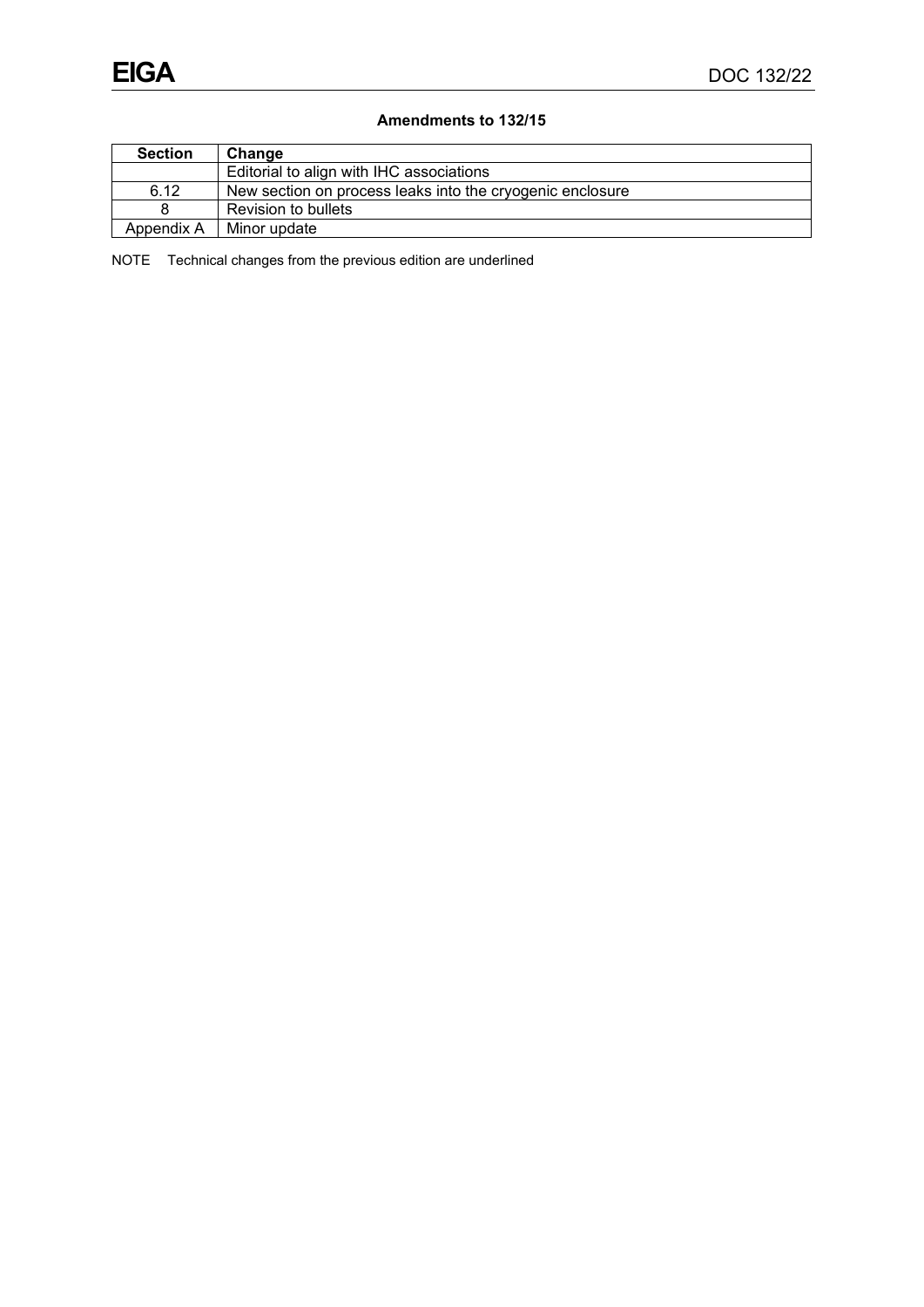# <span id="page-4-0"></span>**1 Introduction**

This publication has been written to address issues relating to the increasing number of air gas production facilities that are run unmanned or remotely operated.

There are many similarities in the operation of manned, unmanned, and remotely operated plants; however, there are some differences. These differences are not only in how the plant is operated and maintained but also how the plant is designed. In particular, designing new unmanned plants or converting existing plants from manned to unmanned or remote operation requires specific design considerations to ensure an equivalent level of safety to that of a manned operated plant.

### <span id="page-4-1"></span>**2 Scope and purpose**

The purpose of this publication is to provide guidelines for the design, operation, and maintenance of a plant that has unmanned or remote operations.

Unmanned or remotely operated plant functionality can range from a plant with full remote functionality i.e., satellite plant controlled by a remote operating centre (ROC) to a plant with autonomous operation.

The installations that are included in this publication are:

- cryogenic air separation plants;
- cryogenic nitrogen generators;
- non-cryogenic plants (pressure swing absorption, vacuum pressure swing absorption, membrane, etc.,) for oxygen and nitrogen;
- pipeline compression stations;
- compressed dry air facilities; and
- back-up systems and site storage, if existing and integrated with the production unit.

Specifically excluded are product supply tanks installed at a customer's premises, home care units (for example, concentrators), and non-cryogenic plants with a capacity of 5 000 kg (5 ton) per day or less. For non-cryogenic plants from 5 000 to 20 000 kg (5 ton to 20 ton) per day, a risk assessment shall be carried out to identify which requirements of this publication apply.

#### <span id="page-4-2"></span>**3 Definitions**

For the purpose of this publication, the following definitions apply.

# <span id="page-4-3"></span>**3.1 Publication terminology**

### **3.1.1 Shall**

Indicates that the procedure is mandatory. It is used wherever the criterion for conformance to specific recommendations allows no deviation.

### **3.1.2 Should**

Indicates that a procedure is recommended.

#### **3.1.3 May**

Indicates that the procedure is optional.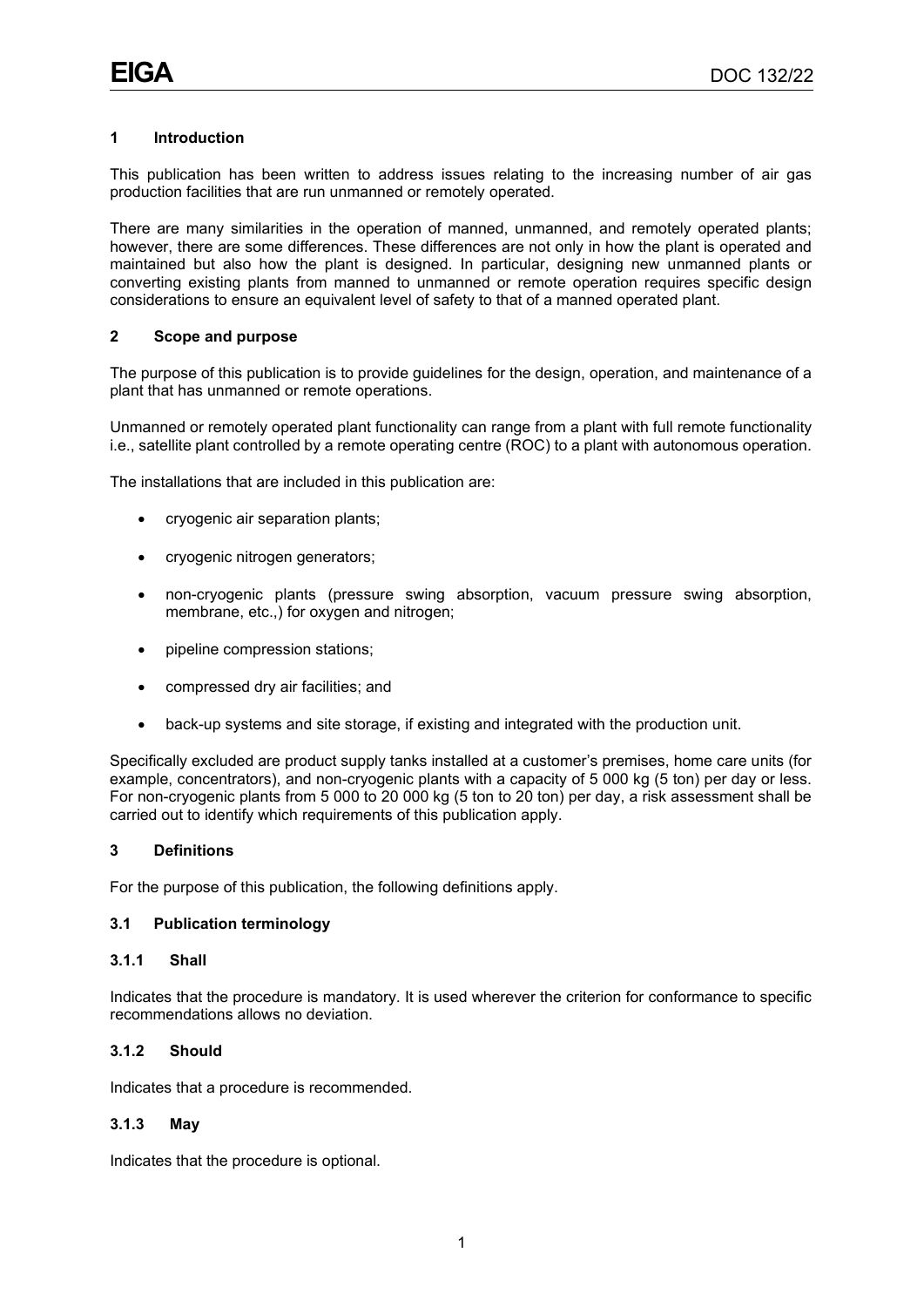# **3.1.4 Will**

Is used only to indicate the future, not a degree of requirement.

# **3.1.5 Can**

Indicates a possibility or ability.

# <span id="page-5-0"></span>**3.2 Technical definitions**

### **3.2.1 Personnel roles**

### **3.2.1.1 Local operator**

Person who is on site and has control of the plant. Personnel who are working at the plant but are not in control of the plant are not considered to be local operators.

### **3.2.1.2 Remote operator**

Person remotely located that has control of the plant.

### **3.2.2 Remote control / remote monitoring**

Two-way communication from the plant to or from the ROC, (for example, receiving plant alarm / trip signals and the ability to remotely start / stop machinery, etc.).

Remote monitoring implies one way communication from the plant to the ROC, (for example, receive only plant alarm / trip signals, plant data, etc.).

### **3.2.3 Remote operating centre (ROC)**

Any location that remotely monitors and/or controls a plant or multiple plants from outside of the plant boundary. It can be a dedicated centre, be located at a plant site, or any other remote location.

The ROC can also provide specialist operations support (maintenance, engineering, control systems, etc.).

#### **3.2.4 Remote operation**

Condition where a plant operates for period of time with operational control of a plant performed at a location other than the plant site.

Such a condition can exist whether or not there are personnel (for example, performing trailer filling or maintenance tasks) at the plant site.

Remote operation does not necessarily imply continuous communication with the plant.

#### **3.2.5 Unmanned operation**

Condition where a plant operates without the physical presence of personnel qualified to respond to a plant process or safety emergency, either independently or with direction from a qualified operator.

# **3.2.6 Unmanned plant**

Plant that operates for any period of time without the physical presence of personnel qualified to respond to a plant process or safety emergency, either independently or with direction from a qualified operator.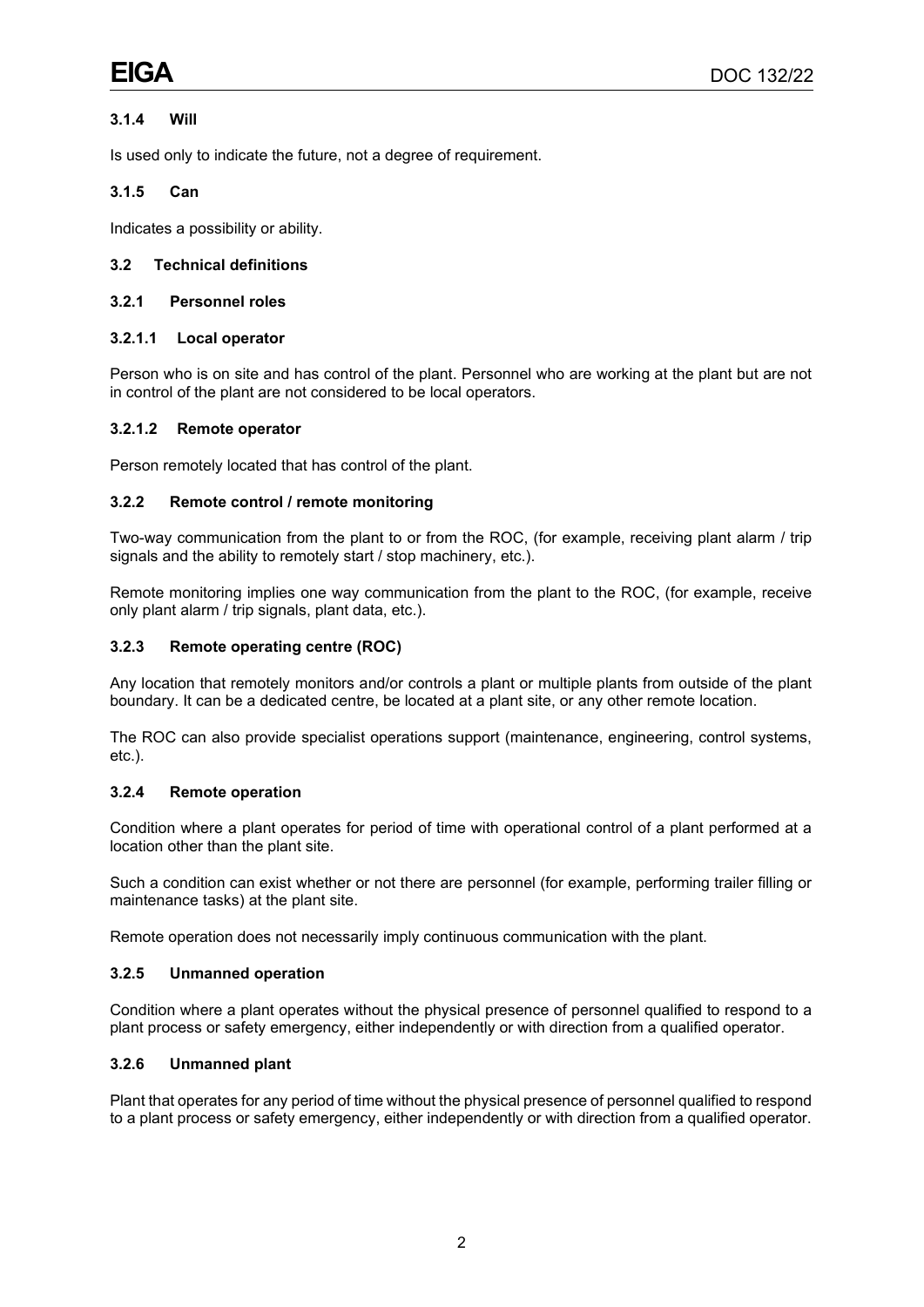# <span id="page-6-0"></span>**4 Safety aspects of plant design**

# <span id="page-6-1"></span>**4.1 General considerations**

This section briefly introduces the complex subject of safety in plant design and the reader is referred to Section 9 for more detailed information.

The starting point for evaluation of safety systems is always a review that is focused on safety. This can typically be a hazard and operability (HAZOP) review for new plant designs or a "What If" analysis for retrofits. Either type of analysis will lead to a hazard identification and risk assessment. The objective of these assessments is to identify the safety features necessary to reduce the risk to the as low as reasonably practicable (ALARP) threshold–the necessary safety target set by each country / company.

Safety related features can prevent, contain, or mitigate the hazard and comprise the following categories:

- passive engineering systems (for example, selection of pipeline materials to eliminate the hazard, secondary leak containment system, etc.);
- active engineering systems (for example, a device, safety valve, non-return (check) valve, or instrumentation (alarms and trips); and
- procedural controls / human actions (for example, operating instructions, emergency response– plant shutdown, isolation, etc.).

Plants should be designed to incorporate controls in the first category (which eliminate or reduce the risk) as these are inherently more reliable than those in the other two categories.

Certain safety related features that rely on instrumentation are called safety instrumented systems (SIS) and the following design standards give a systematic approach that is internationally recognised as best practice:

- IEC 61508, *Functional safety of electrical/electronic/programmable electronic safety-related systems –All Parts* [1].[1](#page-6-2) This standard is focused towards manufacturers and suppliers of devices; and
- IEC 61511, *Functional safety–Safety instrumented systems for the process industry sector – All Parts* [2]. This standard is focused towards system designers, integrators, and users.

Both standards give guidance on how to achieve suitable reliability for these SIS (risk graph, layer of protection, etc.). This reliability is called the safety integrity level (SIL) (which is numbered 1 to 4) and such systems are usually considered to be safety critical.

A high SIL rating means a more demanding safety function requiring more sophistication in the equipment (for example, SIL 4 is usually used in the nuclear industry) and requires duplication / redundancy / diversity in the instrumentation so that no single component could cause the overall system to fail.

Typically, air separation plants have only a few SIS. Most are passive systems (material selection, location, etc.) or active engineering systems (safety valves, etc.). The instrumentation elements of the SIS may be specified with SILs. Where applied, these are usually specified to SIL 1 or SIL 2 (i.e., 1 dangerous failure every 100 000 to 1 million hours for SIL 1 and 1 dangerous failure every 1 million to 10 million hours for SIL 2).

See 5.8.4 for typical examples.

<span id="page-6-2"></span><sup>&</sup>lt;sup>1</sup> References are shown by bracketed numbers and are listed in order of appearance in the reference section.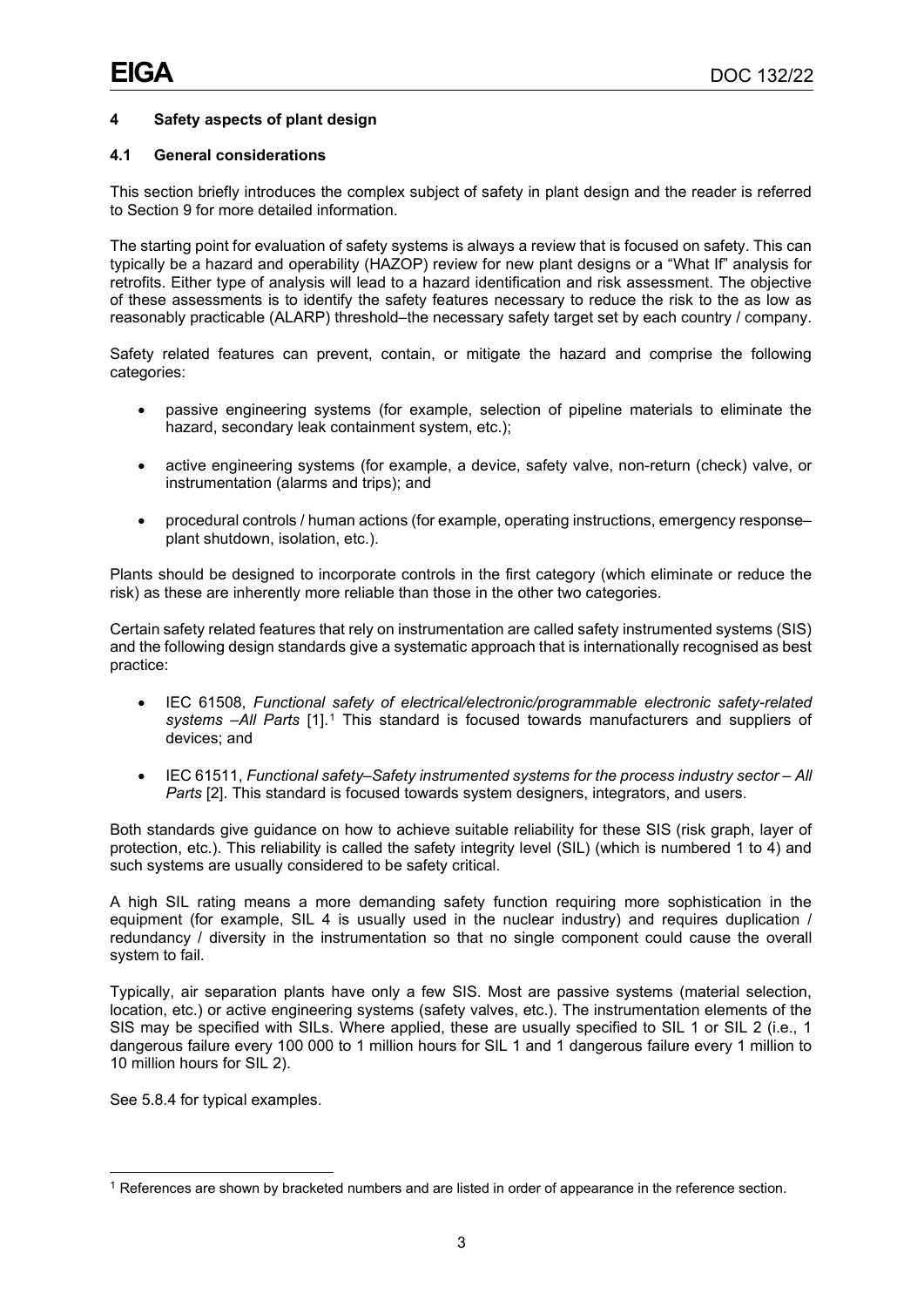Having established the required design reliability, there is also guidance on how to establish suitable hardware reliability. The key message here is an overall life cycle requirement for SIS so that the control function operates with the correct reliability over the whole life of the plant.

See EIGA Doc 147, *Guideline for Safe Practices for Cryogenic Air Separation Plants* for more information regarding plant design and operation [3].

# <span id="page-7-0"></span>**4.2 Requirements and recommendations for unmanned and remotely operated air gas plants**

A risk assessment paying particular attention to the consequences of unmanned and remote operation shall be made for all unmanned and remotely operated plants. For new projects, the authorities normally require a risk assessment as part of the operating licence.

If the general risk assessment has not been done before, it shall be done prior to implementing unmanned or remote operation.

For retrofits, the existing risk assessment shall be reviewed in detail and updated where necessary.

The risk assessment for an operating plant shall be reviewed whenever a significant change is made to the process, see 4.4. The objective of the review should be to ensure that changes in operating conditions, connected supplier and customer processes, and surrounding communities have not created an unacceptable risk or altered safety features that were originally built into the design.

Whenever an unmanned or remotely operated plant is acquired from a third party, the risk assessment documentation for that process shall be reviewed to confirm compliance with company and industry standards. If there is no existing risk assessment documentation or the existing documentation is incomplete, a new formal risk assessment shall be conducted.

# <span id="page-7-1"></span>**4.3 Plant location risk**

For unmanned or remotely operated plants, detection and mitigation of off-site risks becomes more important since human intervention cannot be assumed.

Typical questions that shall be considered are:

- How could the installation and the total stored volume of products affect the surrounding area;
- How could the surrounding area affect the safety of the plant;
- Can planned future developments in the surrounding area or within the plant area have a negative influence on safety; and
- Can the local firefighters handle a major release of products from the plant?

See EIGA Doc 75, *Methodology for Determination of Safety and Separation Distances* [4].

# <span id="page-7-2"></span>**4.4 Management of change review**

Management of change (MOC) is the procedure used to ensure that changes are implemented correctly and safely and are documented. These documents shall be maintained at the plant. Any proposed change to equipment, controls, software, procedures, and facilities shall require a documented review by technically competent personnel and approval by authorised personnel before implementation. This review and authorisation shall apply to all proposed modifications or changes whether they are permanent, temporary, or emergency in nature. All appropriate plant documentation such as a process and instrument diagram, equipment specifications and drawings, and operating and maintenance procedures shall be updated.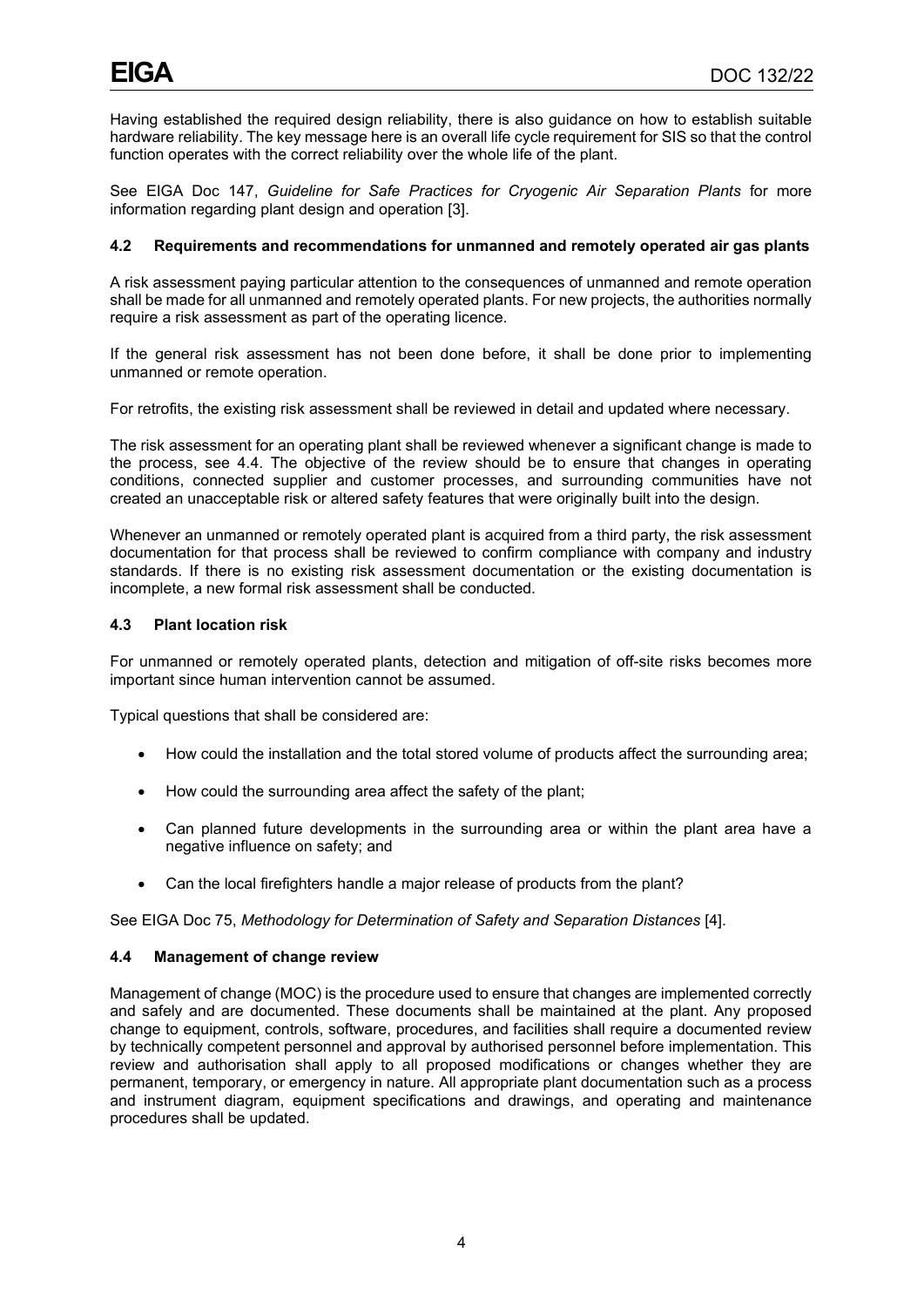Replacement-in-kind is an exact replacement or design alternative that meets all design specifications of the item being replaced. Replacement-in-kind does not require MOC approval, see EIGA Doc 51, *Management of Change* [5].

# <span id="page-8-0"></span>**5 Plant design and retrofit considerations**

# <span id="page-8-1"></span>**5.1 Compliance with permits and regulations**

All applicable regulations shall be followed and appropriate permits acquired.

Delegation of responsibility for compliance with permits and regulations shall be defined in the company management system for each unmanned or remotely operated plant.

# <span id="page-8-2"></span>**5.2 Shutdown systems**

Manned, unmanned, and remotely operated plants are subject to different needs for shutdown systems. A risk assessment shall be performed to determine the type and methodology of shutdown systems and should account for the staff available to respond to an emergency at an unmanned or remotely operated facility.

The requirements for manual and automated shutdown systems for unmanned and remotely operated plants are described below.

### **5.2.1 Plant emergency shutdown**

All unmanned or remotely operated plants shall be provided with an emergency shutdown system that, when activated, will put the plant into a safe condition. Where multiple emergency shutdown systems are present, the systems should control logical segments of the site (i.e., the storage areas, trailer filling areas, production units, etc.).

Emergency shutdown systems are hardwired stop buttons strategically located around the plant and include:

- machine stop buttons;
- switch gear stop buttons; and
- plant stop button.

At least one of the stop buttons shall be safely accessible by the initial responder, see 8.1.

Manually operated hardwired stop buttons shall be strategically located around the plant. At least one of the stop buttons shall be safely accessible by the initial responder, see 8.1.

The plant emergency shutdown system can also be manually activated from the plant control system, the ROC, or other locations such as the customer control room.

The storage and trailer filling emergency shutdown system shall isolate all storage tank liquid valves and cease filling operations. If the main storage tank is used to directly feed the backup vaporisation system to a pipeline customer, a risk evaluation shall be made covering the case for isolating the liquid outlet valve.

Remote or automatic reset of the emergency shutdown system shall not be possible. It is potentially hazardous to remotely or automatically reset the emergency shutdown system because it may not be possible to determine the complete nature of the emergency.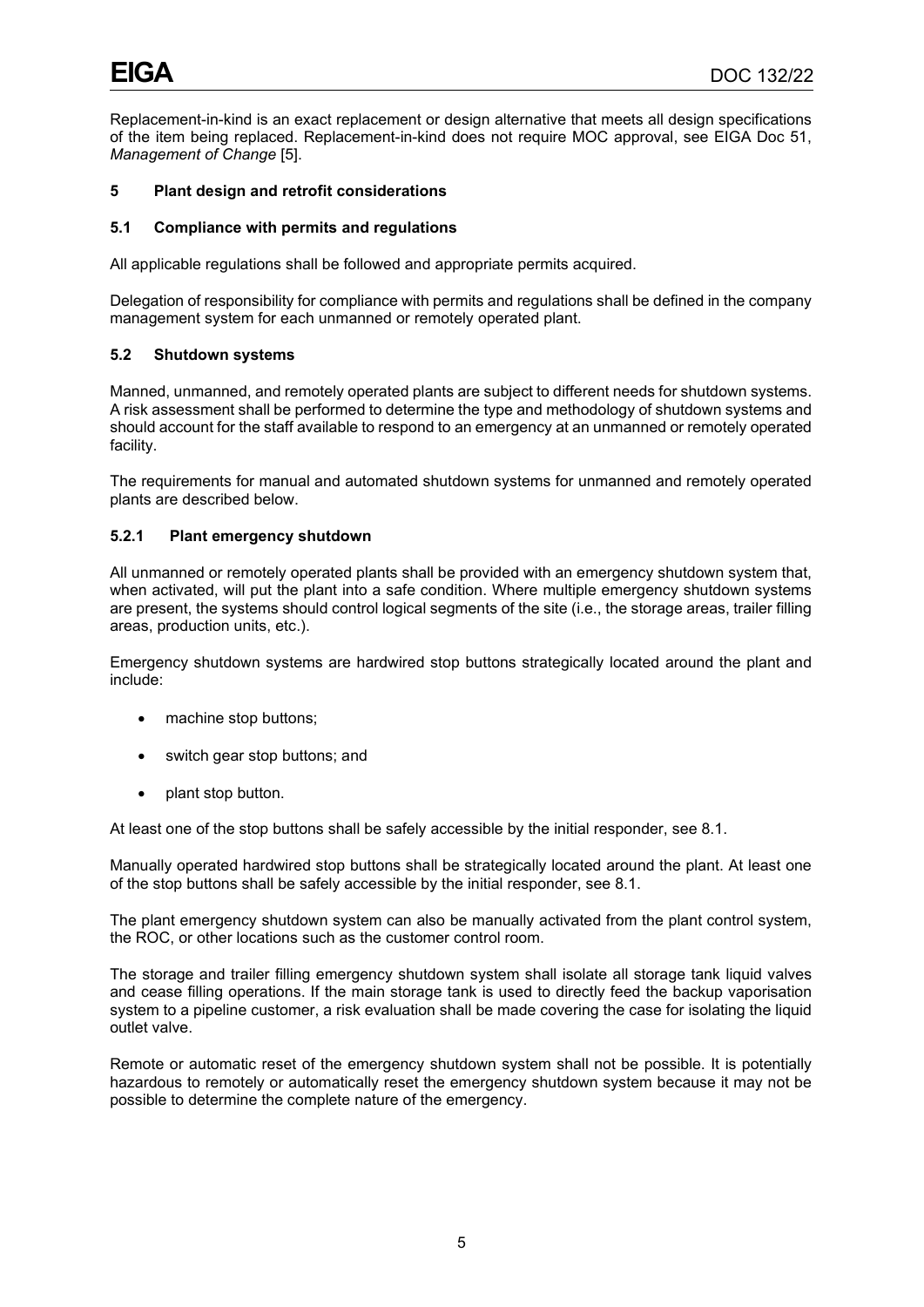# **5.2.2 Plant shutdown system**

All unmanned or remotely operated plants shall be provided with an automated shutdown system that, when activated, will put the equipment or plant into a safe condition.

The plant shutdown system will normally be activated by various trip signals, for example:

- critical safety devices identified during the risk assessment phase (for example, liquid leak detectors, hydrocarbon detectors, etc.);
- process safety devices (for example, pressure switch);
- quality control devices (for example, analysers);
- machine protection devices (for example, vibration, low oil pressure); and
- local or remote manual inputs.

Provisions to allow for remote reset of the plant shutdown system shall be documented.

#### **5.2.3 Remote shutdown**

The ability to trip the plant from a remote location (for example, ROC) provides additional operational safety, but this ability might not be available for all facilities. Remote shutdown shall not be the primary means of emergency shutdown or plant shutdown, as communication with the remote location can be interrupted.

#### <span id="page-9-0"></span>**5.3 Fire and gas alarm system**

Subject to a risk assessment, unmanned and remotely operated plants may be provided with an automatic fire / smoke detection system. Examples of areas that could require protection are the control room, the electrical switchgear room, and compressor areas.

It is recommended that the fire detection system be monitored and form part of the emergency response plan.

Gas detectors (for example, hydrocarbons, ammonia, hydrogen, oxygen deficiency, etc.) and alarm systems shall be located according to the risk assessment evaluation. Portable gas monitoring should be considered for personnel when they are working in areas that can expose them to a hazardous atmosphere.

#### <span id="page-9-1"></span>**5.4 Remote detection of liquid spillage**

The spillage of cryogenic liquid due to leakage or malfunctioning valves is a risk to be controlled closely. Process related drain valves should be connected to the liquid disposal system.

A specific risk assessment shall be made to identify any additional protective measures that may be required, for example, ground temperature measurement and video camera surveillance.

# <span id="page-9-2"></span>**5.5 Process equipment guidelines**

See Appendix A for detailed list of considerations.

# <span id="page-9-3"></span>**5.6 Trailer filling systems**

All merchant liquid plants include a filling and analysis system for transferring liquid to trucks. Some production plants have a fully automated weighbridge filling and analysis system while other plants include varying degrees of manual operation.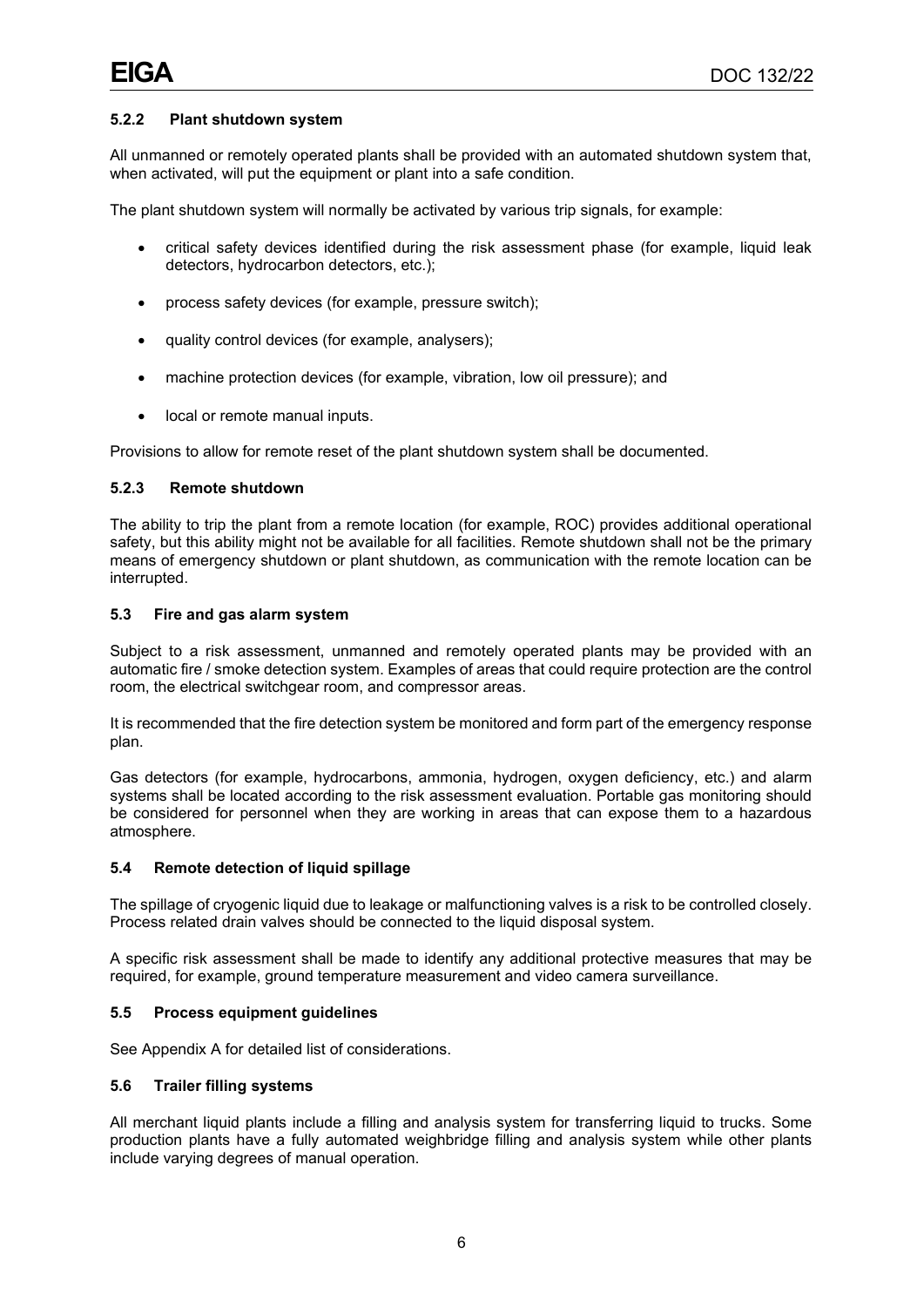A risk assessment shall be completed for filling systems at unmanned and remotely operated plants and the following items should be reviewed:

- personnel access to the site;
- site access control (for example, password access, ID card, key entry, etc.);
- leak detection devices for areas around cryogenic liquid pumps and storage tanks; and
- man-down or driver push-button timer alarm system.

For more information regarding tanker loading procedures, see EIGA Doc 179, *Liquid Oxygen, Nitrogen, and Argon Cryogenic Tanker Loading Systems* [6].

# <span id="page-10-0"></span>**5.7 Distribution pipeline and vaporiser system**

# **5.7.1 Distribution pipeline systems**

Consideration should be given to maximum pipeline flow regulation, shutdown on low pipeline pressure and customer emergency shutdown. See EIGA Doc 13, *Oxygen Pipeline and Piping Systems* [7].

# **5.7.2 Backup vaporiser systems**

Backup vaporiser systems should share the following features:

- To protect the system against low process temperatures and to ensure reliability of a critical supply, the control system should rely on secure sources of power and instrument gas. This can require the use of an uninterruptable power supply (UPS) to supply an electronic control system or a completely pneumatic control system (including pneumatic low temperature trip);
- Sizing of storage tanks and vaporisers should be reviewed for unmanned and remote operation and response time for service and product delivery. Special consideration should be given to the sizing of ambient air vaporisers in regard to severe ambient conditions; and
- Remote monitoring of tank levels should be considered.

Backup systems should be tested on a regular basis to ensure that they will operate properly when required.

See EIGA Doc 133, *Cryogenic Vaporisation Systems–Prevention of Brittle Fracture of Equipment And Piping* [8].

# **5.7.3 Liquid disposal systems**

Liquid disposal systems are needed to safely dispose of plant liquids. Ambient air, water-bath, steam heated, or other vaporisers can be used.

The disposal system shall be designed to prevent an uncontrolled liquid discharge. This can include sizing for all possible load conditions, low outlet temperature alarm, and loss of utility alarm.

When converting from manned to unmanned or remote operation, consideration should be given to safe disposal of liquid from automated drains that can fail in the open position.

# **5.7.4 Fogging hazards**

The operation of some vaporisers can cause fogging within the plant area, adjacent roadways, buildings, neighbouring facilities, and other areas where it can cause a hazard. Equipment should be located to minimise this hazard.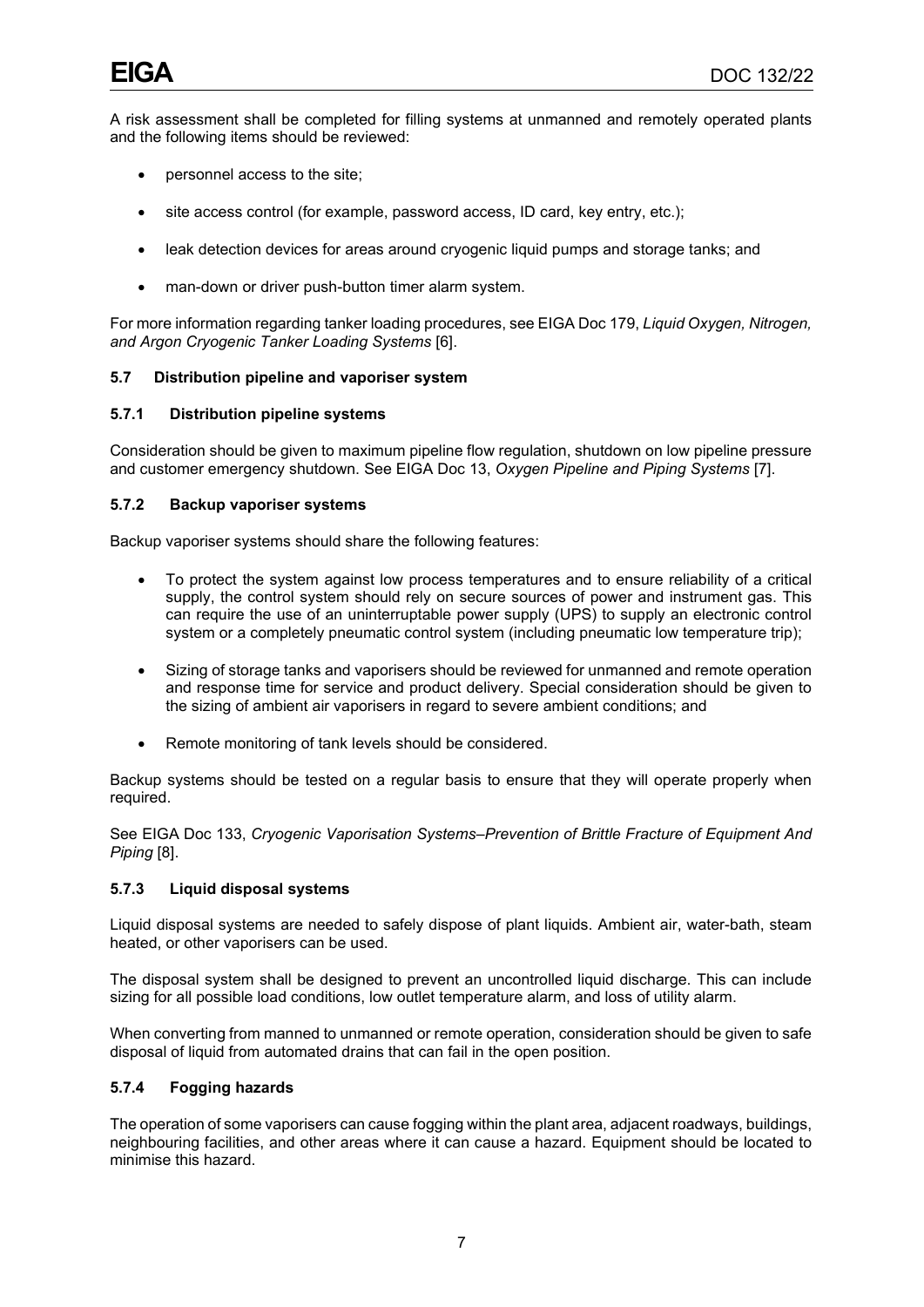When fogging hazards cannot be mitigated by the location of buildings and equipment, consideration should be given to installing equipment to disperse fog away from the affected area for example, ground mounted fans, barriers, etc.

Warning signs shall be installed where fogging presents a hazard.

# <span id="page-11-0"></span>**5.8 Control system guidelines**

Different levels of automation and alarm monitoring are possible. In any case, automation systems contain both a monitoring control function and a safety function.

#### **5.8.1 Monitoring control function**

The monitoring control system automatically controls the unit to set values. This can include:

- start-up of the unit;
- process variables;
- product quality and / or adapting to customer requirements;
- transmission of alarms;
- process and machinery trip and interlock signals;
- management functions, for example, reports, alarm logs, etc.;
- access to information locally or remotely; and
- controlled shutdown.

#### **5.8.2 Safety function**

The control system performs safety functions based on control system internal logic functions and / or on external detectors.

The safety system performs several functions:

- shut down of the unit in a safe mode, if a process value reaches a critical limit;
- warn of rotating machinery imminent start for example, horn, flashing light; and
- send high priority alarm information to the ROC or to any other designated point of contact.

These high priority alarms can include fire detection, hazardous atmosphere, man down, site intrusion, etc., see 5.8.4.

When the plant is installed on the customer's site, these requirements should generally be coordinated with the customer, in accordance with local regulations, and be specified in the customer's safety and emergency response plan.

### **5.8.3 Plant network and communication system integrity and security**

The emergency shutdown system shall always be independent of any external communication system.

The plant control system operates the plant safely and will, when needed, shut down the plant without any remote action.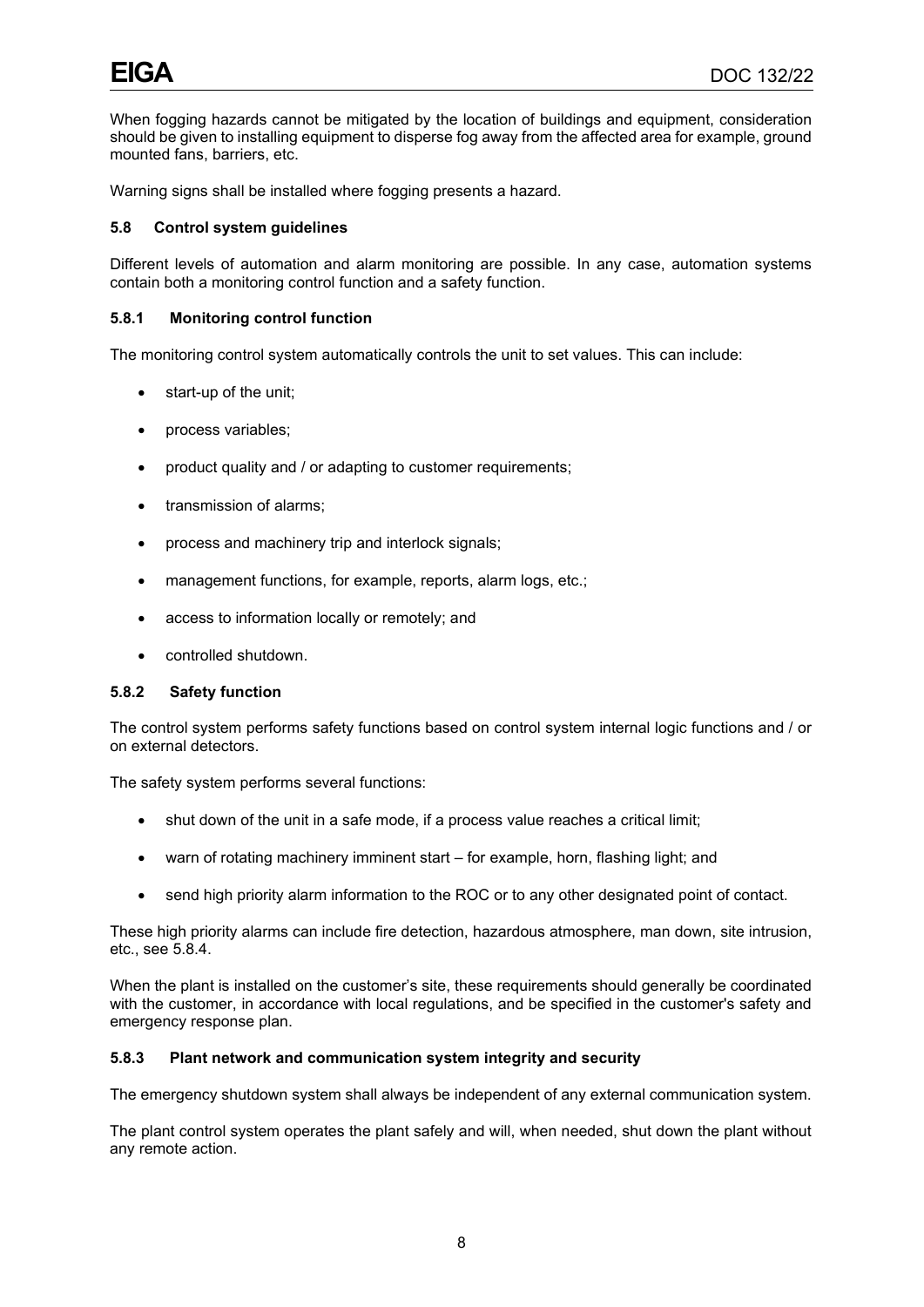Communication systems associated with unmanned or remotely operated plants should be designed in a reliable way. Consideration should be given to the installation of a redundant network or modem backup.

Remote access to the plant system shall be made by secure methods for example, password protection, firewalls, defined IP addresses, etc. Depending on the complexity of the plant, different access security levels may be identified for different classes of user (for example, operator access, controls engineer access, etc.).

An emergency plan should be prepared to cover the failure of the ROC. The plan could involve deploying operators to the plant sites, moving the network connections to another location, installing redundant network connections, etc.

# **5.8.4 Alarm prioritisation**

Each alarm shall be reviewed against potential consequences if corrective action is not promptly initiated. The following shall be considered:

- safety reacting to the alarm could prevent / mitigate a plant incident with potential injury or loss of life;
- environment reacting to the alarm could prevent / mitigate potential breach of environmental permit limits or contamination; and
- equipment/production reacting to the alarm could limit financial consequences for example, by preventing damage to equipment, lost production, loss in efficiency, output loss during plant outage.

A guide for prioritising alarms shall be developed. The system should be designed to minimise potential nuisance alarms that are communicated to the ROC in order to prevent alarm overload.

Detailed information on alarm prioritisation is available from several publications for example, EEMUA Publication 191, *Alarm systems - a guide to design, management and procurement* [9].

Typical alarm categorisation includes high, medium, and low priority.

# **5.8.4.1 High priority**

Any abnormal condition that plant supervision shall immediately address so emergency response procedures or customer outages can be initiated. For reliability requirements, see Section 4.

Special consideration shall be given to the design of high priority alarm systems with respect to loss of the primary communication system.

Typical examples of high priority alarms / trips include:

- man-down alarm;
- fire alarm (building alarms, oxygen compressor fire, etc.);
- main condenser high / low level;
- high hydrocarbon concentration in reboiler / condensers;
- high storage tank level;
- uncontrolled cryogenic liquid spillage detection; and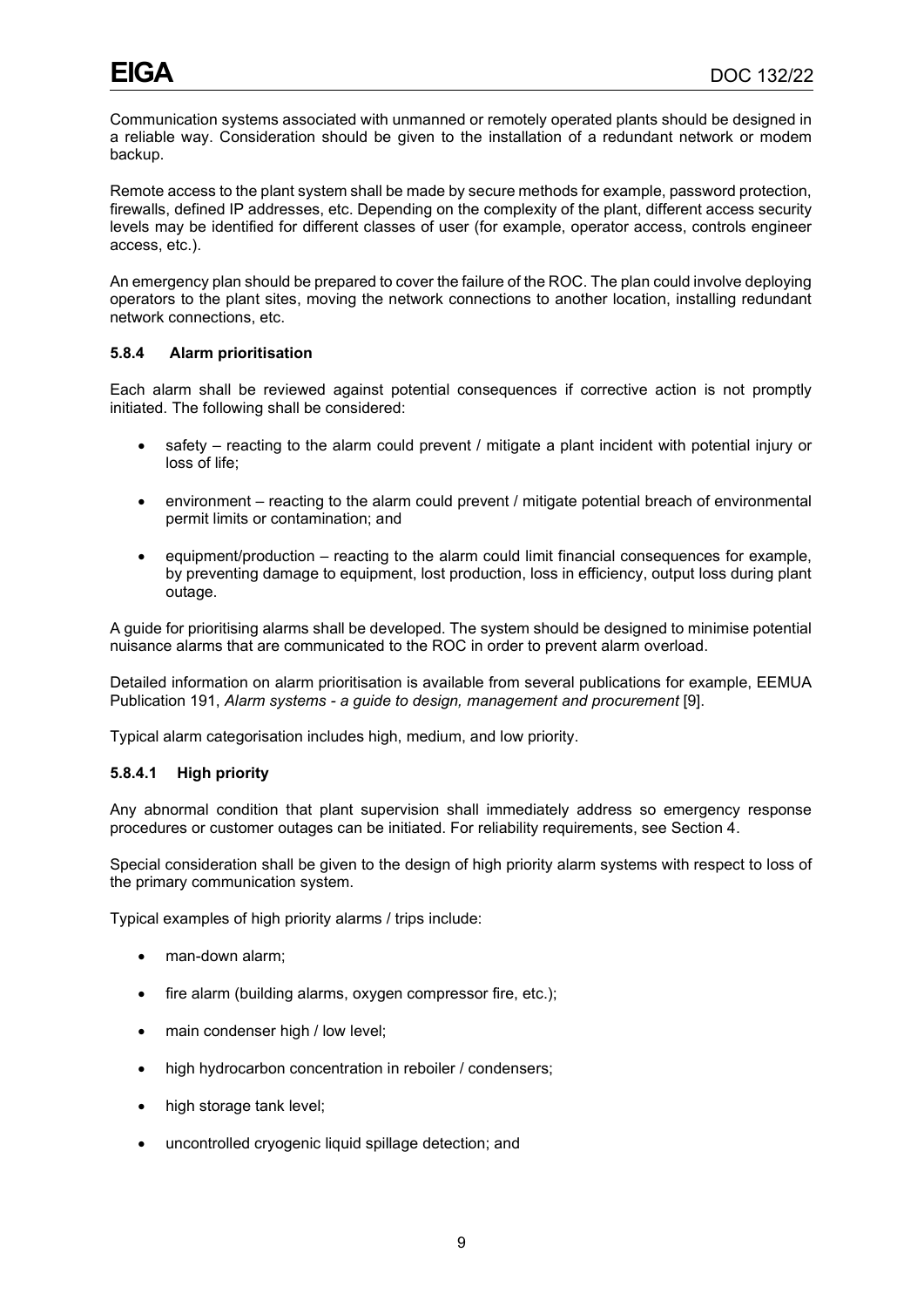• critical safety alarms defined with the customer (for example, low pipeline pressure, backup system failure, loss of safety nitrogen purity, etc.).

# **5.8.4.2 Medium priority**

Any abnormal condition that plant supervision shall address to maintain or restore facility production.

Typical examples of medium priority alarms can include:

- loss of product purity;
- machine trip;
- loss of remote control capability (for example, switched to local control or communication failure);
- process alarms that indicate an imminent failure (for example, cycle timer failure on the molecular sieve adsorbers);
- machine alarm that indicates a possible problem (high oil temperature, vibration alarm etc.); and
- supervisory control system failure (for example, watchdog timer alarm, programmable logic controller (PLC) failure, etc.).

# **5.8.4.3 Low priority**

An abnormal condition not classified as high or medium priority about which plant supervision wishes to be advised.

#### **5.8.5 Management of plant alarms**

A system shall be designed so that high priority safety alarms are processed without delay. For plants that are remotely operated, the local plant alarm system shall transmit at least all high priority alarms to the ROC or to any other designated point of contact. These can be transmitted as grouped common alarms if the system functionality is limited.

#### <span id="page-13-0"></span>**5.9 Design aspect of maintenance**

In order to minimise safety issues associated with lone working, attempts should be made to reduce or facilitate as many routine maintenance tasks as possible at the design phase.

Examples of this include:

- work to be performed at elevated heights should be modified for ground or platform access; and
- work involving heavy lifting by one person should be automated (for example, by providing lifting beams, etc.).

#### <span id="page-13-1"></span>**6 Plant operation**

#### <span id="page-13-2"></span>**6.1 Plant safety requirement**

Special considerations shall be made for the operating procedures of unmanned or remotely operated plants.

These considerations shall include:

• Emergency response plan;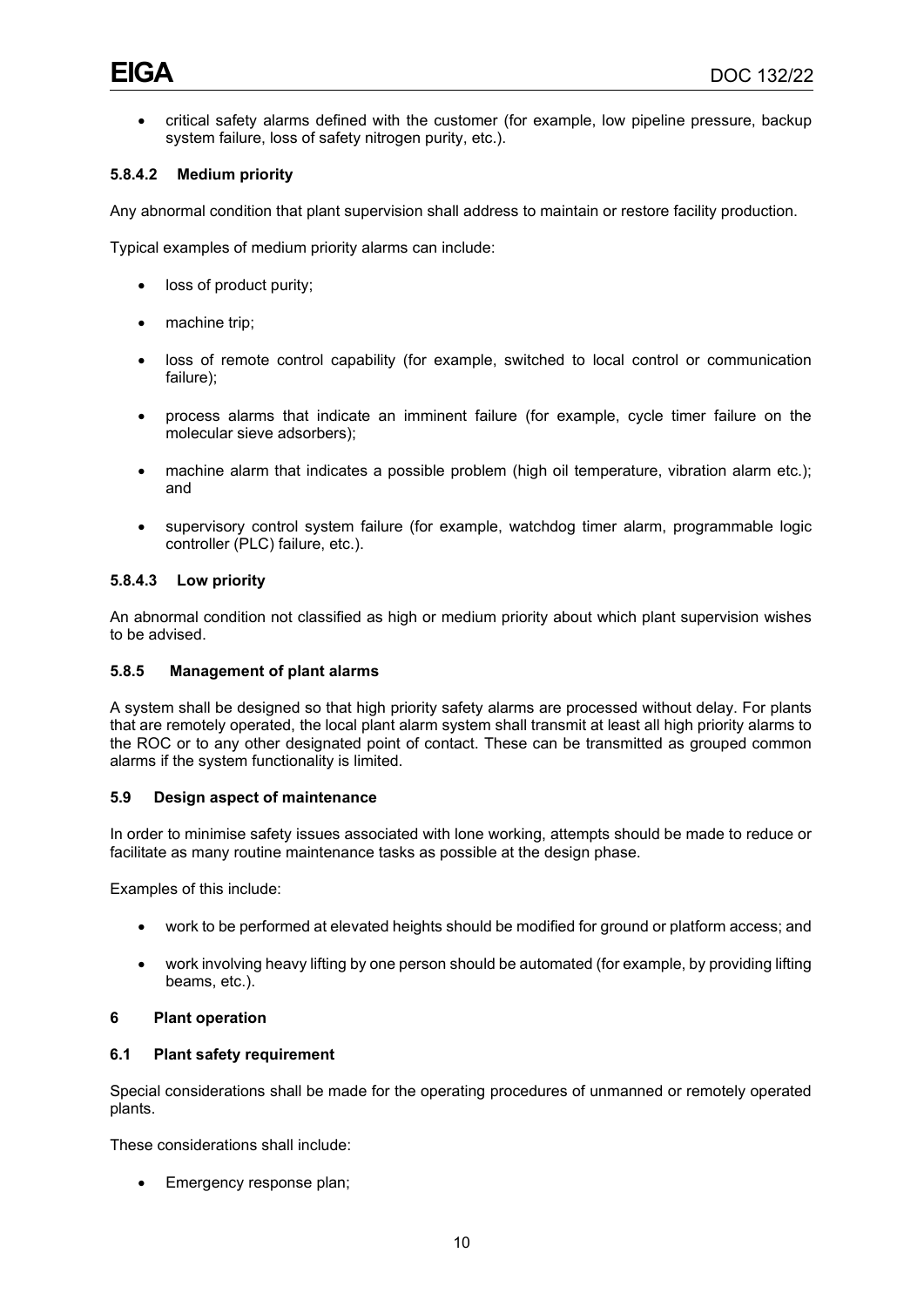- Work permit systems;
- Work instructions;
- MOC requirements;
- Maintenance of machinery, process control equipment, and calibration of instruments and safety devices;
- Regular testing of high priority loops (alarms/trips) and critical safety systems; and
- Training of new personnel, contractors, and other persons visiting the plant.

These considerations may also include:

- access procedures;
- specific customer safety rules for example, sign in procedures, personal protective equipment; and
- safety procedures as agreed with the customer.

### <span id="page-14-0"></span>**6.2 Plant responsibility**

The individual or individuals responsible for key operations activities for unmanned or remotely operated plants such as safety, employee training, maintenance, etc., shall be clearly defined.

Local regulations and operating permits shall be followed for assignment and delegation of responsibility.

#### <span id="page-14-1"></span>**6.3 Training and skills**

#### **6.3.1 Plant operator training**

All plant operators (local and remote) shall be trained in safety, emergency procedures, and plant operation. They shall also be trained in the operation of the type of plants they are controlling. Periodic retraining is recommended to ensure the operator's skill level remains current. Satisfactory completion of training / retraining shall be documented.

For other information, see EIGA Doc 23, *Safety Training for Employees* [10].

# **6.3.2 Cooperation between local and remote operators**

Local and remote operators shall work in close cooperation. Clear responsibility and communication procedures shall be established.

Communication regarding plant activities shall be documented in the log book (may be electronic or logbooks at both sites).

# <span id="page-14-2"></span>**6.4 Documentation**

Documentation that shall be available to the remote operator includes:

- Emergency plan (including contact names and phone numbers);
- Process and instrumentation diagrams;
- Plant operating procedures used for remote operations;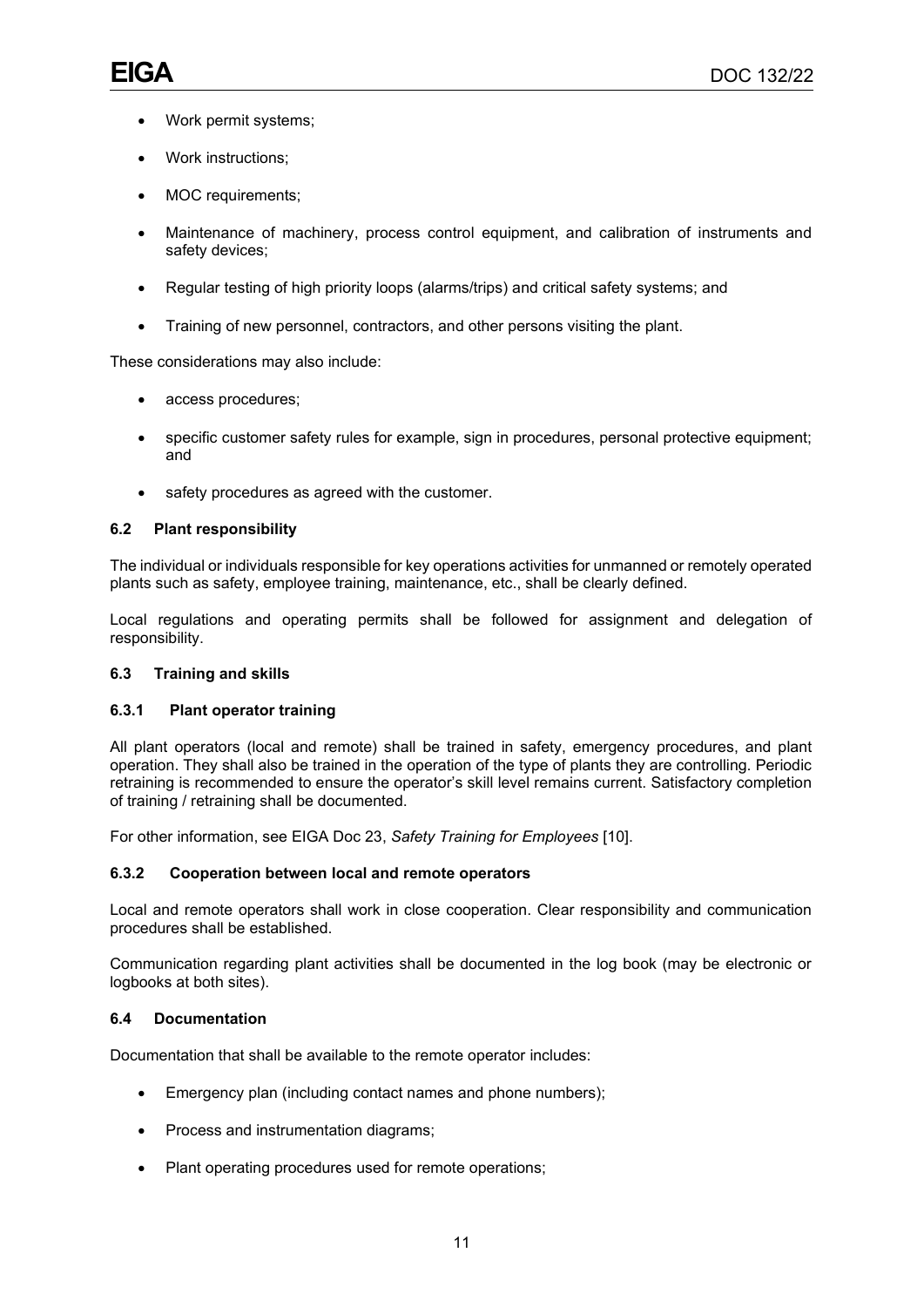- Log book;
- MOC documents when applicable; and
- Internal ROC procedures.

Additional examples of documentation that can be provided to the remote operator include:

- mechanical and electrical drawings; and
- alarm / trip list.

NOTE Standardised documents or site-specific documents can be used and may be provided electronically. The documentation provided shall be the same as that used by the local operator.

# <span id="page-15-0"></span>**6.5 Transfer of plant control**

Clear procedures shall be established to transfer operational control from:

- remote operation to local operation;
- local operation to remote operation; and
- remote operation to another remote operation (for example, ROC to control system engineering).

These procedures shall comply with all applicable rules and local permits.

The transfer shall be recorded in a traceable way (for example, log book entries, work permits, historical record in the control system, etc.).

It is technically possible for multiple locations to operate the plant at the same time. However, it is recommended that only one operator have overall operating responsibility.

NOTE These procedures do not replace the need for on-site technicians to protect themselves from accidental equipment starts caused by the control system or through possible remote operation of a plant. Always use lockout / tagout (LOTO) and other safety measures (circle of safety, work permit, etc.) when working on equipment.

The non-observance of these procedures can endanger personnel working on site and affect the plant operation.

# <span id="page-15-1"></span>**6.6 Alarm handling procedures**

Procedures for calling out on duty personnel shall be available.

In case of automated call out systems (local installations), escalation steps shall be defined in case the called out support does not respond.

In case of a major incident, a large number of alarms of the same priority can occur simultaneously. In such cases, it is very important to support the operator with a plant prioritisation and an alarm prioritisation system, which helps to determine the most important plant/alarm and deal with it first.

It is preferred that a first-out system be implemented that allows the operator to identify the initial alarm.

Whenever it is possible (for example, when notified by the ROC), the person called out shall be informed of any hazards to be expected on arrival.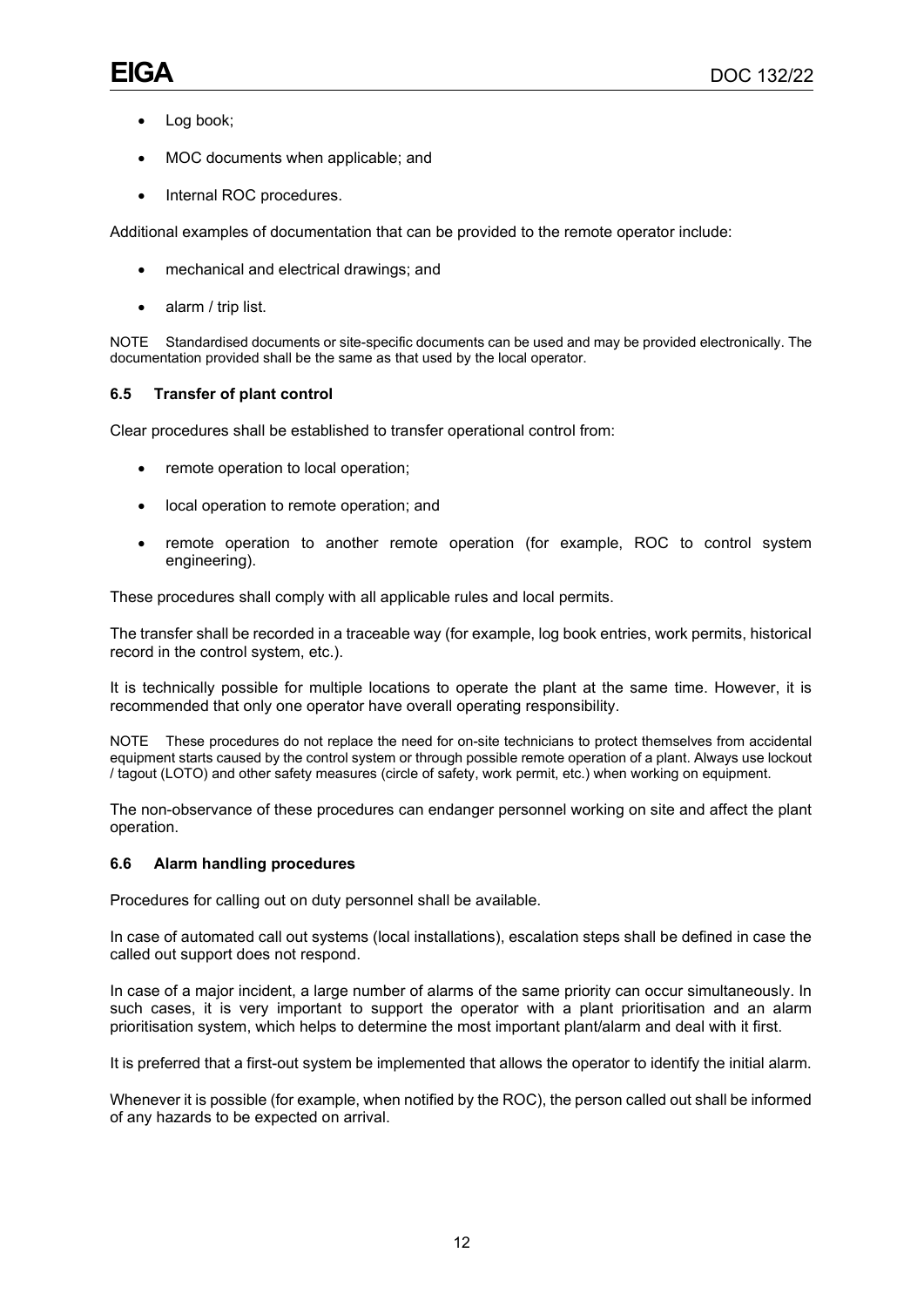# <span id="page-16-0"></span>**6.7 Remote restart considerations**

Procedures for remote restart shall be documented. A warning should be provided when the remote start of rotating machinery is imminent (for example, horn, flashing light).

There are certain circumstances where remote restart is not recommended unless a local investigation and analysis has been carried out. Typical examples include:

- oxygen compressor safety related trip;
- any machinery vibration trip; and
- any high priority alarm that caused a plant trip.

# <span id="page-16-1"></span>**6.8 Activity communication follow up**

Activities on an unmanned or remotely operated plant shall be recorded in a log book.

Procedures shall be established in order to inform people entering the unmanned or remotely operated plant about the current operating situation.

Activities on the unmanned or remotely operated plant shall not be started without permission from the operator in control of the plant.

Notification of technical changes shall be available at both locations.

# <span id="page-16-2"></span>**6.9 Work permits**

Work permit systems shall be established and followed regardless of the manning condition, see EIGA Doc 40, *Work Permit Systems* [11].

# <span id="page-16-3"></span>**6.10 Truck driver safety and security**

Security systems and procedures should be in place to limit free access to plant controls other than those strictly related to the trailer filling operation. Drivers performing trailer filling activities should follow documented security access procedures.

Truck drivers are often the most frequent personnel at the site. Measures should be taken so that they are aware of situations that can endanger their health and safety. Systems should be in place so that they can escalate problems that they encounter at the site. Communication between the ROC and the trailer filling area should be considered.

They shall be trained on filling trailers at unmanned and remotely operated plants and in emergency procedures.

The training shall be refreshed periodically and after technical changes on the filling station.

The training and authorisation shall be documented.

# <span id="page-16-4"></span>**6.11 Atmospheric monitoring / man-down systems**

Areas with the potential for oxygen deficiency or enrichment shall be reviewed to determine which areas require atmospheric monitoring systems. Atmospheric monitoring systems (fixed or portable) shall be used for these areas and appropriate warning, labelling, and marking installed at points of ingress to the hazard area.

A man-down procedure shall be considered to minimise the risk for a single worker performing duties at an unmanned or remotely operated plant. Factors affecting the design and complexity of the man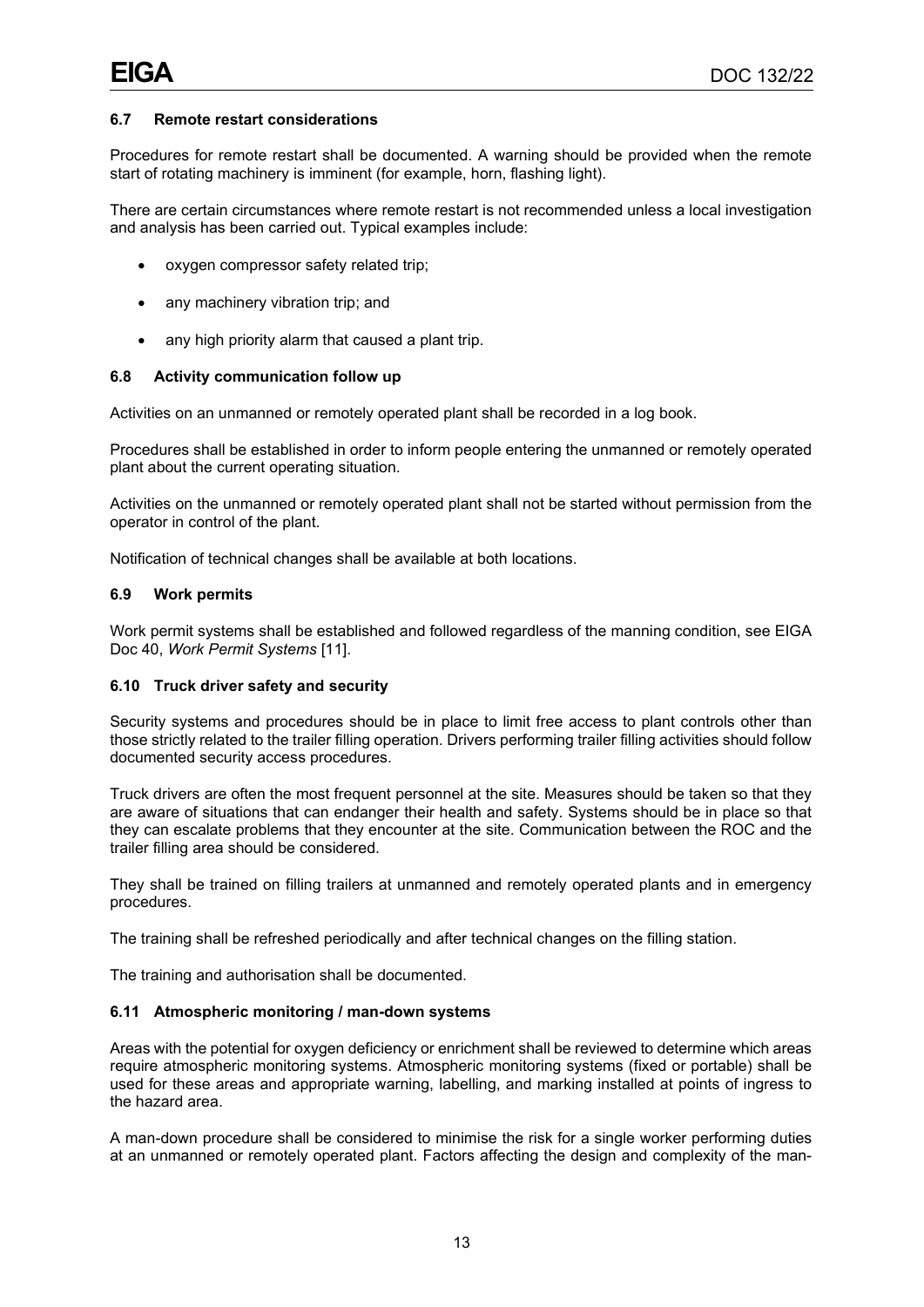down system include the frequency and duration of the visit, the process risk, the tasks to be performed, and any environmental factors.

# <span id="page-17-0"></span>**6.12 Process leaks into the cryogenic enclosure**

Responding to available instrumentation outputs that indicate a potential process leak in the cryogenic enclosure such as the insulation space high pressure alarm, requires the remote operations to request an immediate investigation by the local operations. Based on the local operations site findings, a risk assessment in accordance with the owner's procedures shall be completed by subject matter experts. The results of the risk assessment may determine that the plant can continue to run for an extended period of time, that additional testing and monitoring is necessary, or require immediate shutdown and repair of the unit. For more information, see EIGA 170, *Safe Design and Operation of Cryogenic Enclosures* [12].

# <span id="page-17-1"></span>**6.13 Plant / site security**

All unmanned or remotely operated plants shall be provided with security systems to prevent intrusion by unauthorised persons. The level of security installed at the site depends on the process risk and on the local environment. Unmanned or remotely operated plants located inside a customer's property may not need additional security systems.

Typical security systems used inside the plant can include:

- fencing;
- security cameras;
- self-locking doors;
- security alarms; and
- signage / labelling.

For more information, see EIGA Doc 922, *Site Security* [13]

# **6.13.1 Entry and exit procedures**

Entry and exit procedures shall be clear and detailed. A person working in a remotely controlled plant shall log in on arrival and shall log out on departure with the operator who has current plant control (usually the ROC), for example, by phone, electronic device, etc. This is necessary to maintain good communications and coordination between the ROC and local persons. Drivers performing routine duties and personnel located close to the plant for example, sales office etc., may be excluded from this requirement (see 6.10).

This requirement may not apply to plants that are only remotely monitored.

# <span id="page-17-2"></span>**7 Plant maintenance**

To ensure safe operation of unmanned or remotely controlled plants, maintenance activities should be performed in a controlled manner. The additional operational issues presented by unmanned or remotely controlled operation require a more detailed approach to communication, planning, and failure analysis, etc.

# <span id="page-17-3"></span>**7.1 Planned maintenance and record keeping**

Maintenance of unmanned or remotely operated plants is typically performed by different groups of contractors and / or technicians. This carries the danger that personnel are unaware of each other's actions. Therefore, it is essential that the record keeping and communication systems be documented and rigorously followed.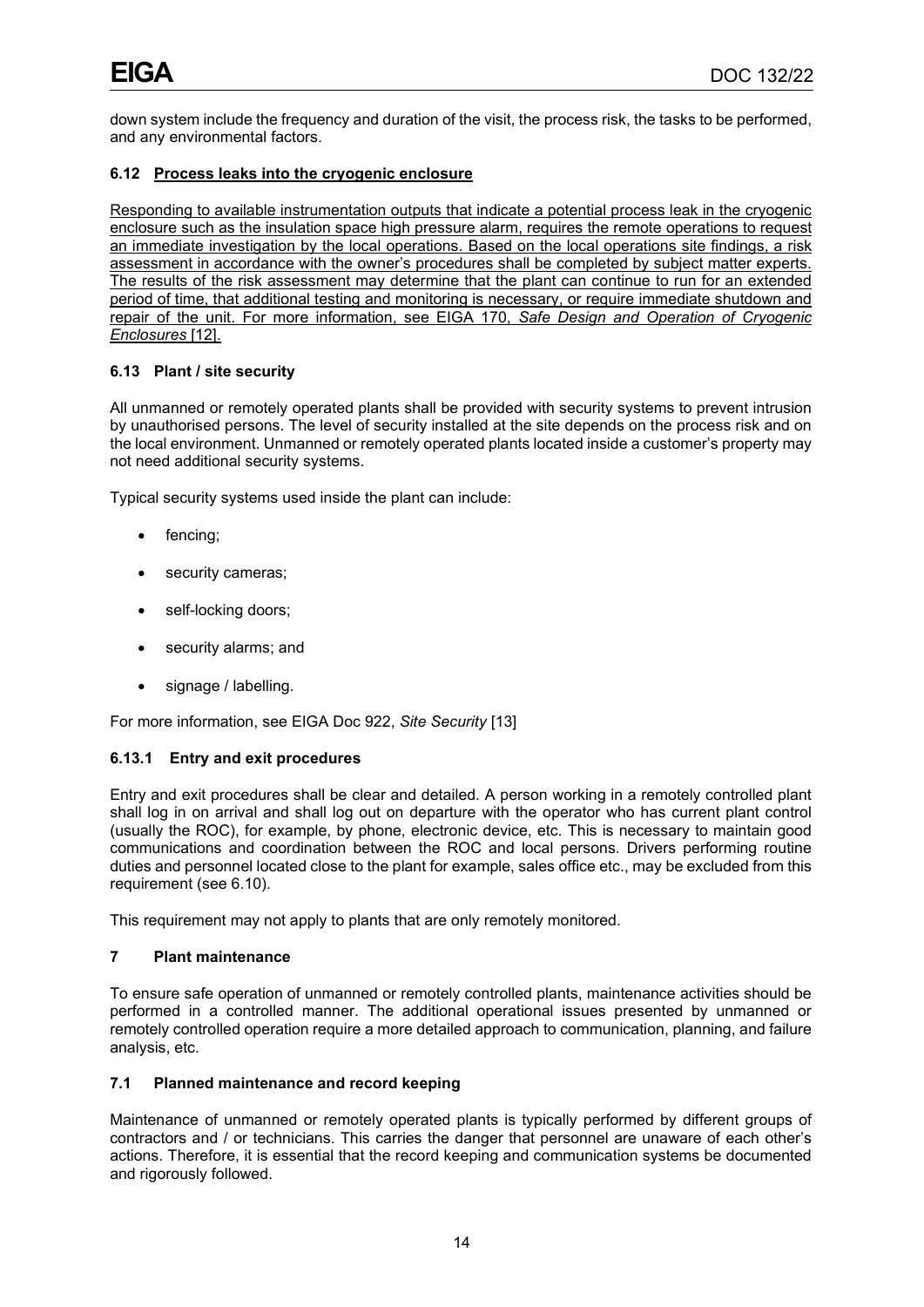Maintenance activities require detailed instructions, work permits, and documentation of work performed. Maintenance procedures should be available for each major item of equipment.

The site should be inspected at defined intervals to ensure it is maintained in a safe condition.

# <span id="page-18-0"></span>**7.2 Lone worker tasks**

Activities should be reviewed to ensure that a single person can safely perform the task. Tasks prohibited for lone workers shall be documented. Examples include tasks that involve:

- confined space entry;
- high and medium voltage electrical work; and
- elevated work.

Procedures should address surveillance during lone worker operations based on the type and duration of the activity. Systems used to assist with surveillance of lone workers can include entry / exit procedures, routine telephone calls, operator presence control timer, man-down monitor, etc.

# <span id="page-18-1"></span>**7.3 Training and skills**

All personnel performing maintenance tasks shall be trained in safety, emergency procedures, and tasks for the specific unmanned or remotely operated plant. Periodic retraining is recommended to ensure the skill level remains current. Completion of training / retraining shall be documented.

This also applies to remote personnel (for example, control engineers, ROC operators) responsible for operations or maintenance and contractors.

#### <span id="page-18-2"></span>**7.4 Interface between operations and maintenance**

The interface between operations and maintenance is important in remotely operated plants. There should be a documented procedure that coordinates the following areas:

- Control of personnel presence at site;
- Control of maintenance jobs at site (for example, LOTO procedure);
- Recording of any safety system taken out of service in the log book; and
- Continuity of supply to the customer (for example, scheduling the maintenance task when adequate product inventories are available).

#### <span id="page-18-3"></span>**7.5 Lockout / tagout**

Most equipment in ASU plants is designed to remotely start or stop. It is important that these systems be locked out prior to the commencement of maintenance. This will prevent any unintentional restart during maintenance. Signs that warn of the potential of automatic start of the unit should be clearly posted around the equipment.

Before working on machinery or electrical systems, the effectiveness of the lockout shall be locally checked.

#### <span id="page-18-4"></span>**8 Emergency plans and external notification**

Procedures shall be developed to cover the response to emergency conditions that personnel can encounter.

Typical examples of emergency conditions that should be considered include: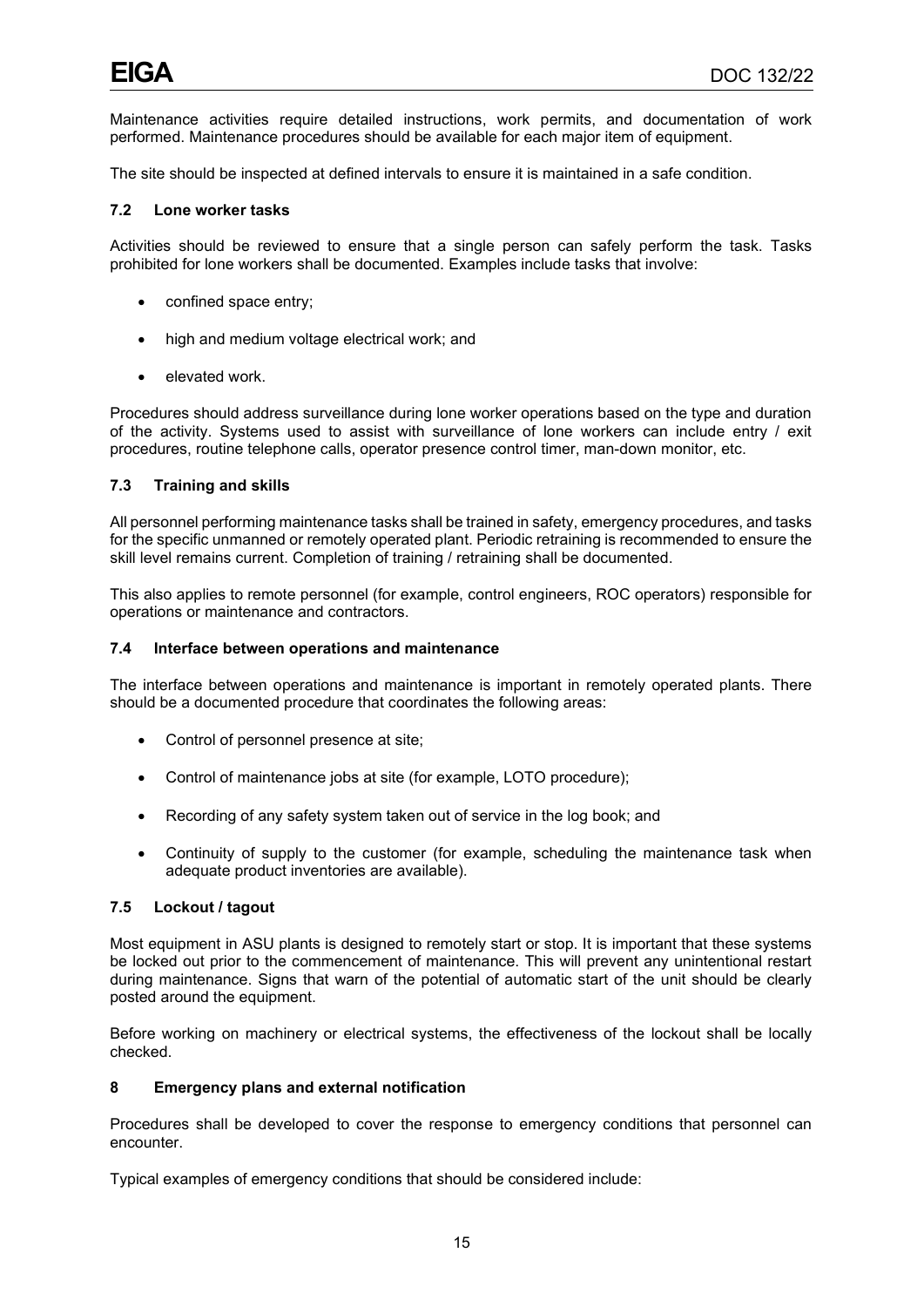- fire;
- major product release, pipeline rupture, or energy release;
- major perlite release;
- significant process leak within the cryogenic enclosure;
- severe weather conditions such as hurricane, tornado, flood, or extreme cold;
- adjacent industry incidents (for example, explosions, hydrocarbon releases, toxic chemical releases);
- personnel injury (for example, man-down alarm);
- site intrusion / security breach. See EIGA Doc 922 [13];
- fog cloud from a cryogenic release; and
- air quality changes due to environmental events such as haze and smoke from forest fires, burning farmland, or other biomass combustion.

Maximum anticipated response times for emergency services and plant personnel should be considered as part of the emergency planning process. If the plant is located inside a customer facility (for example, chemical plant or refinery), close liaison with the customers emergency services organisation will be necessary. The emergency plan shall include procedures for warning and evacuation of on-site personnel or contractors (for example, assembly point, audible warning, etc.).

Emergency procedures and related fail-safe shutdown systems are an integral part of the plant design and shall consider the unique hazards of unmanned and remotely operated plants.

Emergency services shall be updated with the latest site emergency plan.

# <span id="page-19-0"></span>**8.1 Initial responder function**

As defined in the emergency plan, the functions of the initial responder are to secure the site and to organise the response.

# <span id="page-19-1"></span>**8.2 Remote operator functions during an emergency**

The emergency plan shall give instructions regarding the roles and responsibilities that the ROC could have during a major incident, including interaction with emergency services, initiation of the emergency plan, and participation in the emergency plan (for example, as a mobilisation coordinator).

#### <span id="page-19-2"></span>**8.3 External emergency services**

External emergency services are often the initial responder to an incident at an unmanned or remotely operated plant. In some instances, they require additional training so they can take appropriate action without company personnel being present.

External emergency services can be provided by the customer, firefighters, police, or security service as defined in the emergency plan.

Emergency services shall be updated with the latest site emergency plan when changes are made. Communication of the site emergency plan and offers to provide training to emergency services personnel should occur at defined intervals.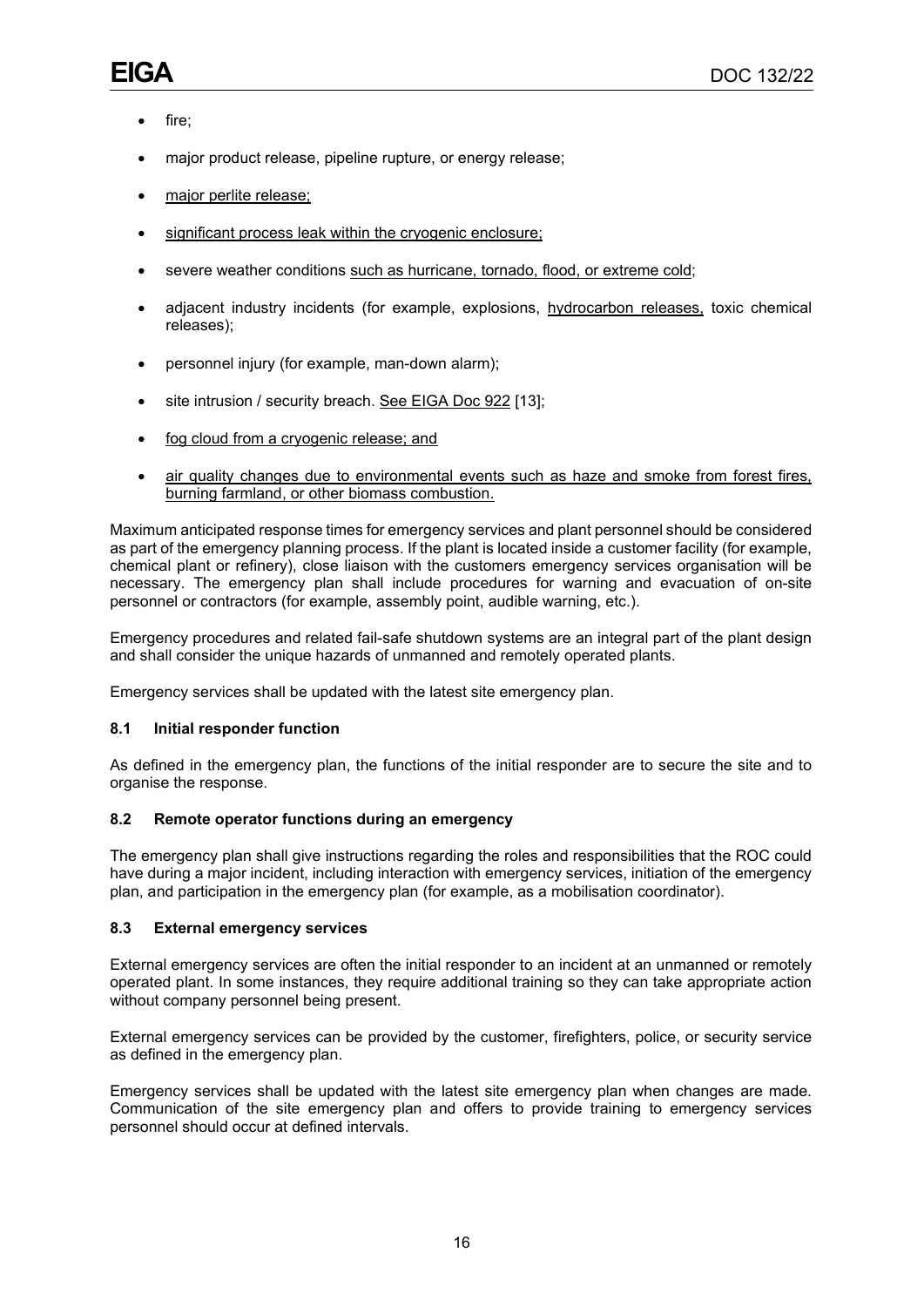# <span id="page-20-0"></span>**8.4 Emergency drills**

Emergency drills and training requirements shall be defined in the emergency plan and shall be based on the complexity of the installation.

Wherever possible, all the services that are named in the emergency plan should participate in the drills (firefighters, ambulance, police, security service, customer, ROC, authorised personnel, etc.).

#### <span id="page-20-1"></span>**9 References**

Unless otherwise specified, the latest edition shall apply.

- [1] IEC 61508, *Functional safety of electrical/electronic/programmable electronic safety-related systems–All Parts,* [www.iec.ch.](http://www.iec.ch/)
- [2] IEC 61511, Functional safety Safety instrumented systems for the process industry sector All Parts, [www.iec.ch.](http://www.iec.ch/)
- [3] EIGA Doc 147, *Guideline for Safe Practices for Cryogenic Air Separation Plants*, [www.eiga.eu.](http://www.eiga.eu/)

NOTE This publication is part of an international harmonisation programme for industry standards. The technical content of each regional document is identical, except for regional regulatory requirements. See the referenced document preface for a list of harmonised regional references.

- [4] EIGA Doc 75, *Methodology for Determination of Safety and Separation Distances*, [www.eiga.eu.](http://www.eiga.eu/)
- [5] EIGA Doc 51, *Management of Change*, [www.eiga.eu.](http://www.eiga.eu/)
- [6] EIGA Doc 179, *Liquid Oxygen, Nitrogen, and Argon Cryogenic Tanker Loading Systems*, [www.eiga.eu.](http://www.eiga.eu/)

NOTE This publication is part of an international harmonisation programme for industry standards. The technical content of each regional document is identical, except for regional regulatory requirements. See the referenced document preface for a list of harmonised regional references.

[7] EIGA Doc 13, *Oxygen Pipeline and Piping Systems*, [www.eiga.eu.](http://www.eiga.eu/)

NOTE This publication is part of an international harmonisation programme for industry standards. The technical content of each regional document is identical, except for regional regulatory requirements. See the referenced document preface for a list of harmonised regional references.

[8] EIGA Doc 133, *Cryogenic Vaporisation Systems–Prevention Of Brittle Fracture Of Equipment And Piping*, [www.eiga.eu.](http://www.eiga.eu/)

NOTE This publication is part of an international harmonisation programme for industry standards. The technical content of each regional document is identical, except for regional regulatory requirements. See the referenced document preface for a list of harmonised regional references.

- [9] EEMUA Publication 191, *Alarm systems - a guide to design, management and procurement*, [www.eemua.org.](http://www.eemua.org/)
- [10] EIGA Doc 23, *Safety Training for Employees*, [www.eiga.eu.](http://www.eiga.eu/)
- [11] EIGA Doc 40, *Work Permit Systems*, [www.eiga.eu.](http://www.eiga.eu/)
- [12] EIGA Doc 170, *Safe Design and Operation of Cryogenic Enclosures*, [www.eiga.eu.](http://www.eiga.eu/)

NOTE This publication is part of an international harmonisation programme for industry standards. The technical content of each regional document is identical, except for regional regulatory requirements. See the referenced document preface for a list of harmonised regional references.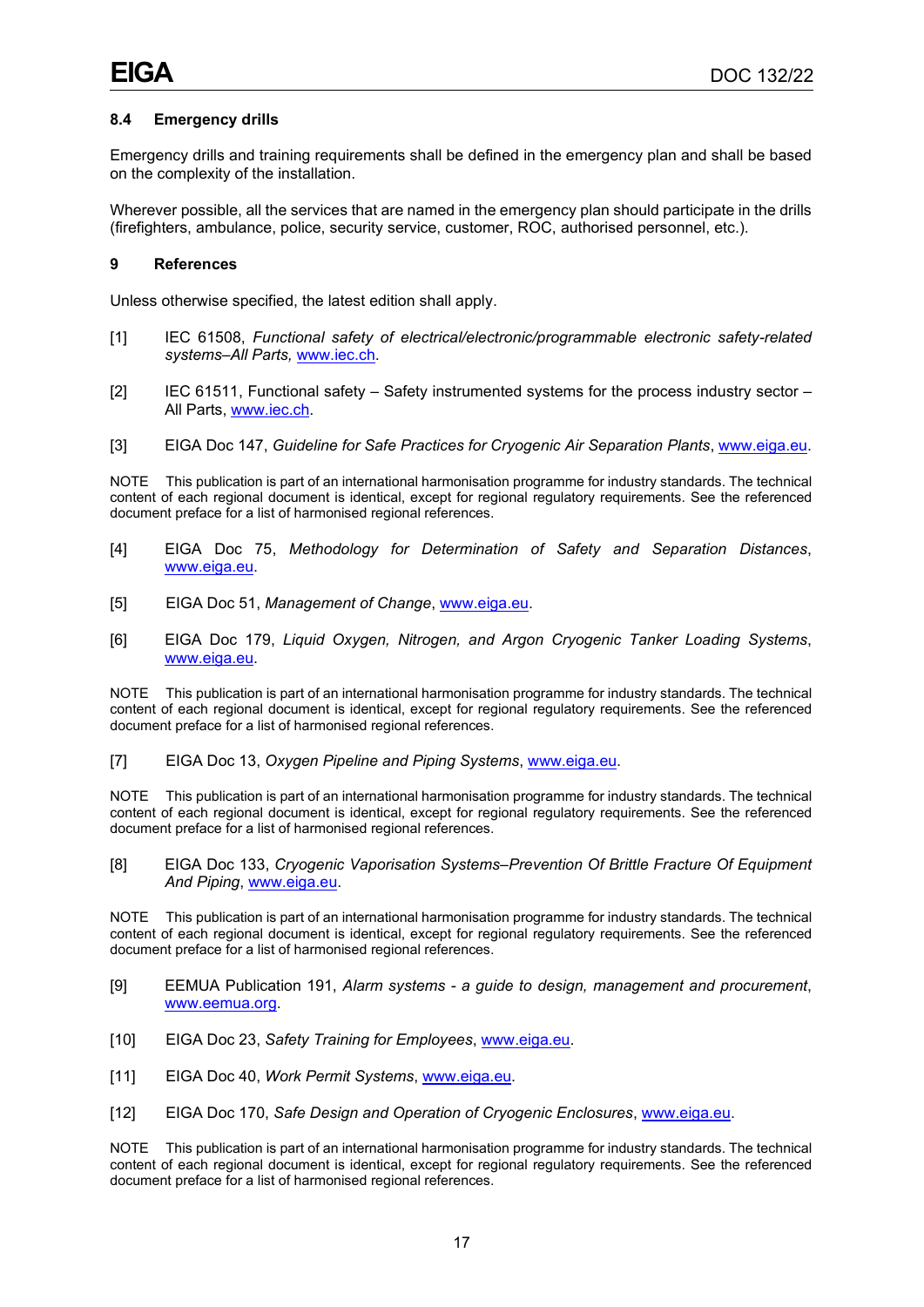[13] EIGA Doc 922, *Site Security*, [www.eiga.eu.](http://www.eiga.eu/)

[14] EIGA Doc 10, *Reciprocating Compressors for Oxygen Service*, [www.eiga.eu.](http://www.eiga.eu/)

NOTE This publication is part of an international harmonisation programme for industry standards. The technical content of each regional document is identical, except for regional regulatory requirements. See the referenced document preface for a list of harmonised regional references.

[15] EIGA Doc 27, *Centrifugal Compressors for Oxygen Service*, [www.eiga.eu.](http://www.eiga.eu/)

NOTE This publication is part of an international harmonisation programme for industry standards. The technical content of each regional document is identical, except for regional regulatory requirements. See the referenced document preface for a list of harmonised regional references.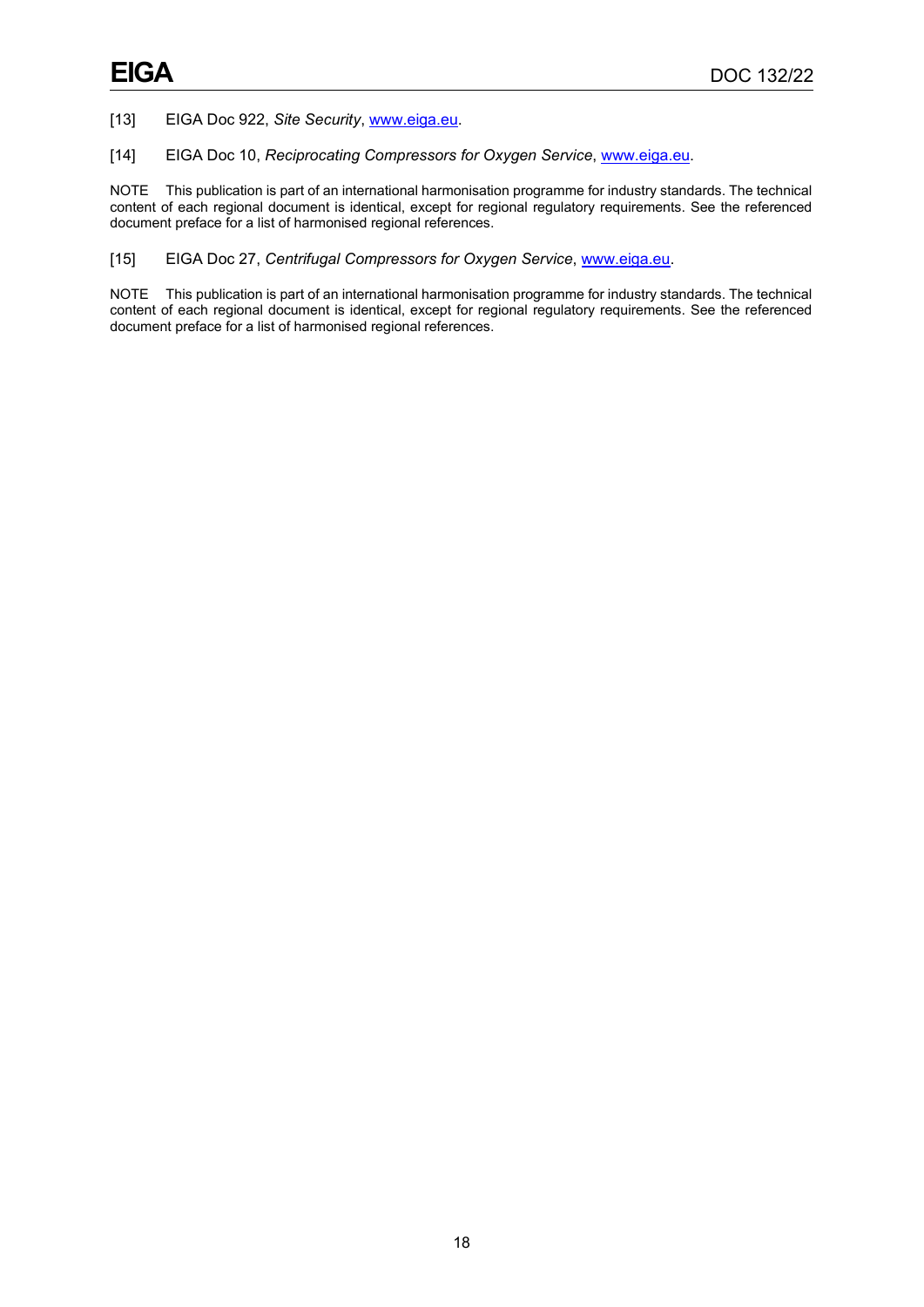# **Appendix A – Process equipment guidelines**

<span id="page-22-0"></span>The purpose of the check list is to assist in determining the automation level required for operating an unmanned or remotely operated plant. The list is not exhaustive and should be used as an aid for a detailed risk assessment.

The normal questions to be answered on each point include what manual interaction should be automated:

- during normal operation;
- following a trip;
- at start-up and shutdown; and
- during a process upset.

The automation level needed should be adapted to each plant depending on local circumstances.

| <b>No</b>               | <b>Item</b>                                                            | <b>Considerations</b>                                                                                                                                                                                                                                                                                                                                                                                                                                                                                                                                                                                                       | <b>Comments/Recommendations</b>                                                                                                                                                                                                                                                                                                                                                                                                                                                                                                                                       |
|-------------------------|------------------------------------------------------------------------|-----------------------------------------------------------------------------------------------------------------------------------------------------------------------------------------------------------------------------------------------------------------------------------------------------------------------------------------------------------------------------------------------------------------------------------------------------------------------------------------------------------------------------------------------------------------------------------------------------------------------------|-----------------------------------------------------------------------------------------------------------------------------------------------------------------------------------------------------------------------------------------------------------------------------------------------------------------------------------------------------------------------------------------------------------------------------------------------------------------------------------------------------------------------------------------------------------------------|
| $\mathbf{1}$            | Ambient                                                                | 1. Air temp<br>2. Humidity<br>3. Wind direction and speed<br>4. Vents or emissions from nearby sources                                                                                                                                                                                                                                                                                                                                                                                                                                                                                                                      | 1. Alert ROC on extreme weather<br>conditions<br>2. Where risk of fog is an issue<br>3. For fan ejector, running when<br>certain direction is restricted                                                                                                                                                                                                                                                                                                                                                                                                              |
|                         |                                                                        |                                                                                                                                                                                                                                                                                                                                                                                                                                                                                                                                                                                                                             | 4. Perimeter or feed air hydrocarbon<br>detection                                                                                                                                                                                                                                                                                                                                                                                                                                                                                                                     |
| $\overline{2}$          | Air filter                                                             | 1. Differential pressure (dP) filter monitoring<br>(alarm)<br>2. Heaters<br>3. Roll filter<br>4. Filter room                                                                                                                                                                                                                                                                                                                                                                                                                                                                                                                | 1. In dusty areas, consider self-<br>cleaning designs<br>2. For locations where snow and ice<br>can plug the filter inlet<br>3. Automate, restrict roll advance<br>4. Restricted entry to filter room -<br>confined space                                                                                                                                                                                                                                                                                                                                             |
| 3                       | Centrifugal<br>compressor<br>and turbine<br>(air, nitrogen,<br>oxygen) | 1. Add surge information to the control system<br>2. Local trips/start-up interlock and alarms to be<br>connected to the control system<br>3. Vibration signals connected to the control<br>system<br>4. Remote start/stop<br>5. "First out" alarm<br>Implement auto load/auto start<br>7. Imminent start warning (local flashing light or<br>horn)<br>8. Major oil spill<br>9. Oil demister running indication<br>10. Automated cooler drain valves<br>11. TV camera surveillance<br>12. Mixing of cooling water and oil<br>13. Mixing of water and gas (for oxygen and<br>nitrogen)<br>14. Fire or smoke detection system | 1. Improved visibility at the ROC<br>2. Improved visibility at the ROC<br>3. Improved visibility at the ROC<br>4. Consider the aspects when not<br>being able to remote stop<br>5. Easier troubleshooting<br>6. Easier handling<br>7. Personnel safety, see 7.2 and 6.11<br>8. Environmental - oil level switch, oil<br>trap switch, locked wells, etc.<br>9. Environmental - oil leakage in the<br>machine hall<br>10. Reduced energy consumption<br>11. Improved visibility at the ROC<br>12. Control environmental impact<br>13. Process protection<br>14. See 5.3 |
| $\overline{\mathbf{4}}$ | Oxygen<br>compressor -<br>additional<br>considerations                 | Minimum instrument level for oxygen compressors,<br>see EIGA Doc 10, Reciprocating Compressors for<br>Oxygen Service and EIGA Doc 27, Centrifugal<br>Compressors for Oxygen Service [14, 15]                                                                                                                                                                                                                                                                                                                                                                                                                                |                                                                                                                                                                                                                                                                                                                                                                                                                                                                                                                                                                       |

# **CHECK LIST**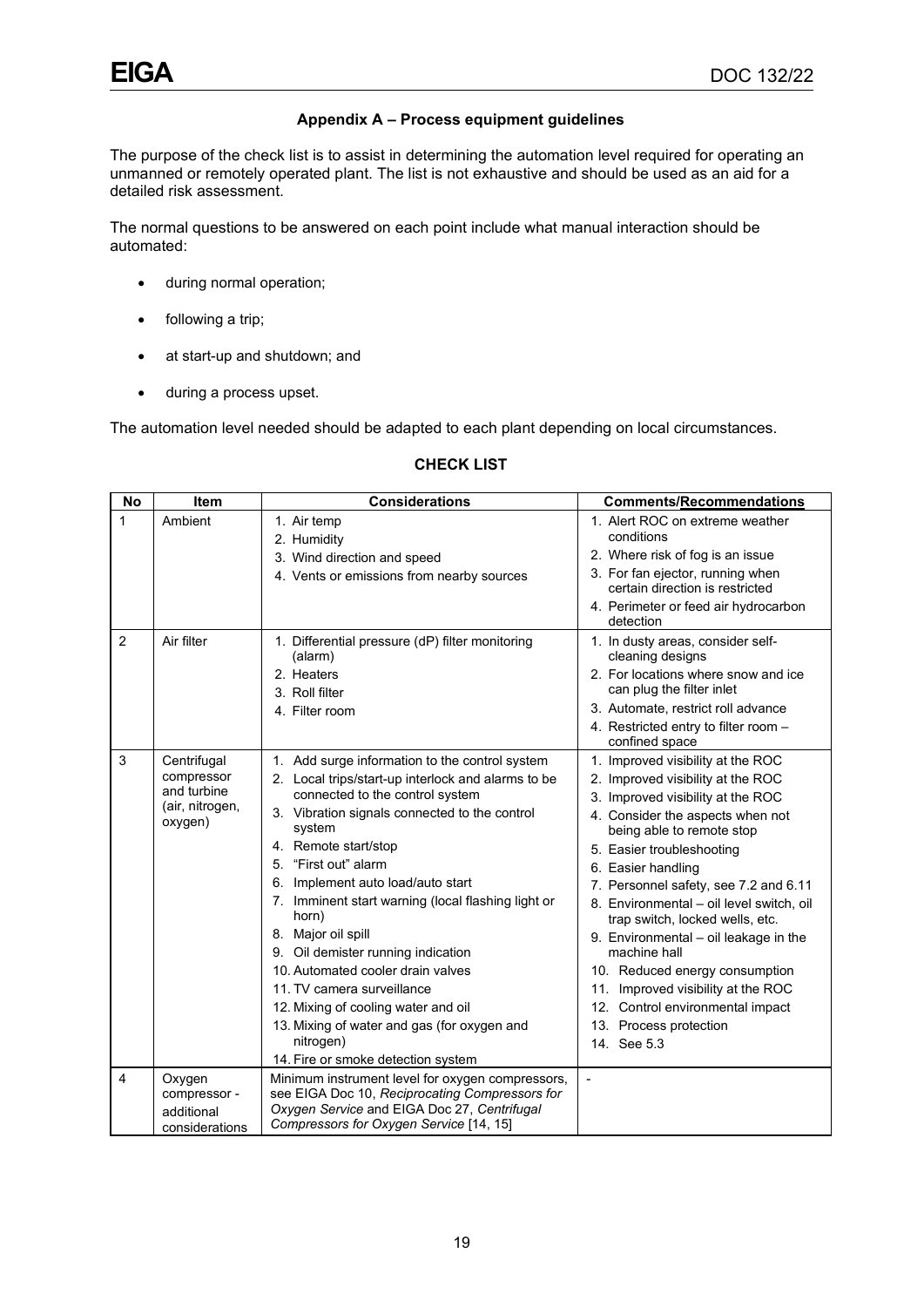| No             | Item                                                                                                                                                     | <b>Considerations</b>                                                                                                                                                                                                                                                                                                                                                                                                                                                                                                                                                                                                                                                                                                                                                      | <b>Comments/Recommendations</b>                                                                                                                                                                                                                                                                                                                                                                                                                                                                                                                      |
|----------------|----------------------------------------------------------------------------------------------------------------------------------------------------------|----------------------------------------------------------------------------------------------------------------------------------------------------------------------------------------------------------------------------------------------------------------------------------------------------------------------------------------------------------------------------------------------------------------------------------------------------------------------------------------------------------------------------------------------------------------------------------------------------------------------------------------------------------------------------------------------------------------------------------------------------------------------------|------------------------------------------------------------------------------------------------------------------------------------------------------------------------------------------------------------------------------------------------------------------------------------------------------------------------------------------------------------------------------------------------------------------------------------------------------------------------------------------------------------------------------------------------------|
| 5              | Precooling<br>(direct cooler,                                                                                                                            | 1. Level indication and alarm / trip on water<br>separator pots and dP over the direct contact                                                                                                                                                                                                                                                                                                                                                                                                                                                                                                                                                                                                                                                                             | 1. Improved reliability, visibility at the<br>ROC                                                                                                                                                                                                                                                                                                                                                                                                                                                                                                    |
|                | evaporative<br>cooler, chiller)                                                                                                                          | aftercooler (DCAC) demister<br>2. Ability to open separator pot drains                                                                                                                                                                                                                                                                                                                                                                                                                                                                                                                                                                                                                                                                                                     | 2. Improved, reliability controllability at<br>the ROC                                                                                                                                                                                                                                                                                                                                                                                                                                                                                               |
|                |                                                                                                                                                          | 3. Ability to remote start secondary pumps                                                                                                                                                                                                                                                                                                                                                                                                                                                                                                                                                                                                                                                                                                                                 | 3. Improved controllability at the ROC                                                                                                                                                                                                                                                                                                                                                                                                                                                                                                               |
|                |                                                                                                                                                          | 4. Combining any chiller PLC control to the<br>overall plant control system                                                                                                                                                                                                                                                                                                                                                                                                                                                                                                                                                                                                                                                                                                | 4. Improved controllability at the ROC                                                                                                                                                                                                                                                                                                                                                                                                                                                                                                               |
| 6              | Pre purification<br>(reversing heat<br>exchangers<br>[REVEX], pre-<br>purification unit<br>[PPU]/<br>molecular<br>sieve adsorber<br>[MSA],<br>adsorbers, | 1. Air inlet temperature to purification unit to<br>control system<br>2. Ability for remote step advance<br>3. Regeneration flow, temperature, and humidity<br>(steam heater)<br>4. Regeneration gas outlet temperature to the<br>control system<br>5. Air temperature, moisture, and carbon dioxide<br>to control system<br>6. Automate midpoint temp control on REVEX                                                                                                                                                                                                                                                                                                                                                                                                    | 1. To avoid excess moisture<br>2. Improved capability at the ROC<br>3. Guarantee regeneration of the<br>PPU <sub>s</sub><br>4. Guarantee regeneration of the<br>PPU <sub>s</sub><br>5. To avoid contamination of the plant<br>6. To avoid contamination of the plant<br>and improve efficiency                                                                                                                                                                                                                                                       |
| $\overline{7}$ | regen system)<br>Coldbox/main<br>column                                                                                                                  | 1. Leaks into coldbox enclosure<br>2. Process indications<br>3. Automate any manual valves needed for liquid<br>drainage<br>4. Need for automating process liquid pumps<br>(including seal gas system)<br>5. Areas with potential for liquid oxygen boiling to<br>dryness<br>6. Warm-end piping embrittlement protection                                                                                                                                                                                                                                                                                                                                                                                                                                                   | $1_{-}$<br>Coldbox enclosure pressure<br>indicators and alarms output in the<br>control system<br>2. Used for startup and major process<br>upset<br>3. At plant trip and major process<br>upset when liquid levels are too high<br>or product quality excursions<br>4. To avoid long production outages<br>5. To avoid hydrocarbon build up in<br>reboiler, liquid oxygen vaporiser,<br>etc. Examples include hydrocarbon<br>analysers, dP indicators, automatic<br>reboiler low level trips, etc.<br>6. To automate trip to avoid piping<br>failure |
| 8              | Storage and<br>backup<br>vaporisers<br>(liquid pumps,<br>high pressure<br>buffer storage,<br>pipelines)                                                  | 1. Double block and bleed systems for all liquid<br>flows to storage<br>2. Detection of liquid leaks.<br>- Low temperature detection in the ground<br>surrounding tanks and fill areas connected to<br>control system<br>- Low temperature detection on any liquid drain<br>to atmosphere with alarm<br>3. Automation level required of the back-up pump<br>and vaporiser system<br>4. Assess dependency on electricity, steam, and<br>instrument air with specific reference to<br>common modes of failure (for example, same<br>source of power for back-up system and plant)<br>5. Risk of fog during atmospheric vaporisation<br>6. Adequacy of low temperature protection after<br>vaporiser<br>7. Adequacy of pipeline purity protection (double<br>block and bleed) | 1. To ensure product quality in the<br>storage tanks; bleed shall be safely<br>disposed<br>2. See 5.4<br>3. Depending on the response time<br>required by the customer<br>Depending on the required<br>4.<br>availability by customer<br>5. See 5.7.4<br>6. To avoid cold embrittlement. See<br>EIGA Doc 133 [8]<br>To guarantee the customer supply<br>7.                                                                                                                                                                                           |
| 9              | Argon<br>purification<br>(cryogenic and<br>hydrogen-<br>based)                                                                                           | 1. Need of automating process liquid pumps<br>(including seal gas system)<br>2. Double block and bleed for hydrogen to the<br>warm argon system<br>3. Ammonia and hydrogen leak detection<br>Automation level of the argon compressor(s)<br>4.                                                                                                                                                                                                                                                                                                                                                                                                                                                                                                                             | 1. To avoid long production outages<br>2. The block and bleed is for shut-<br>down situations<br>3. See 5.3<br>4. To avoid long production outages or<br>process upsets                                                                                                                                                                                                                                                                                                                                                                              |